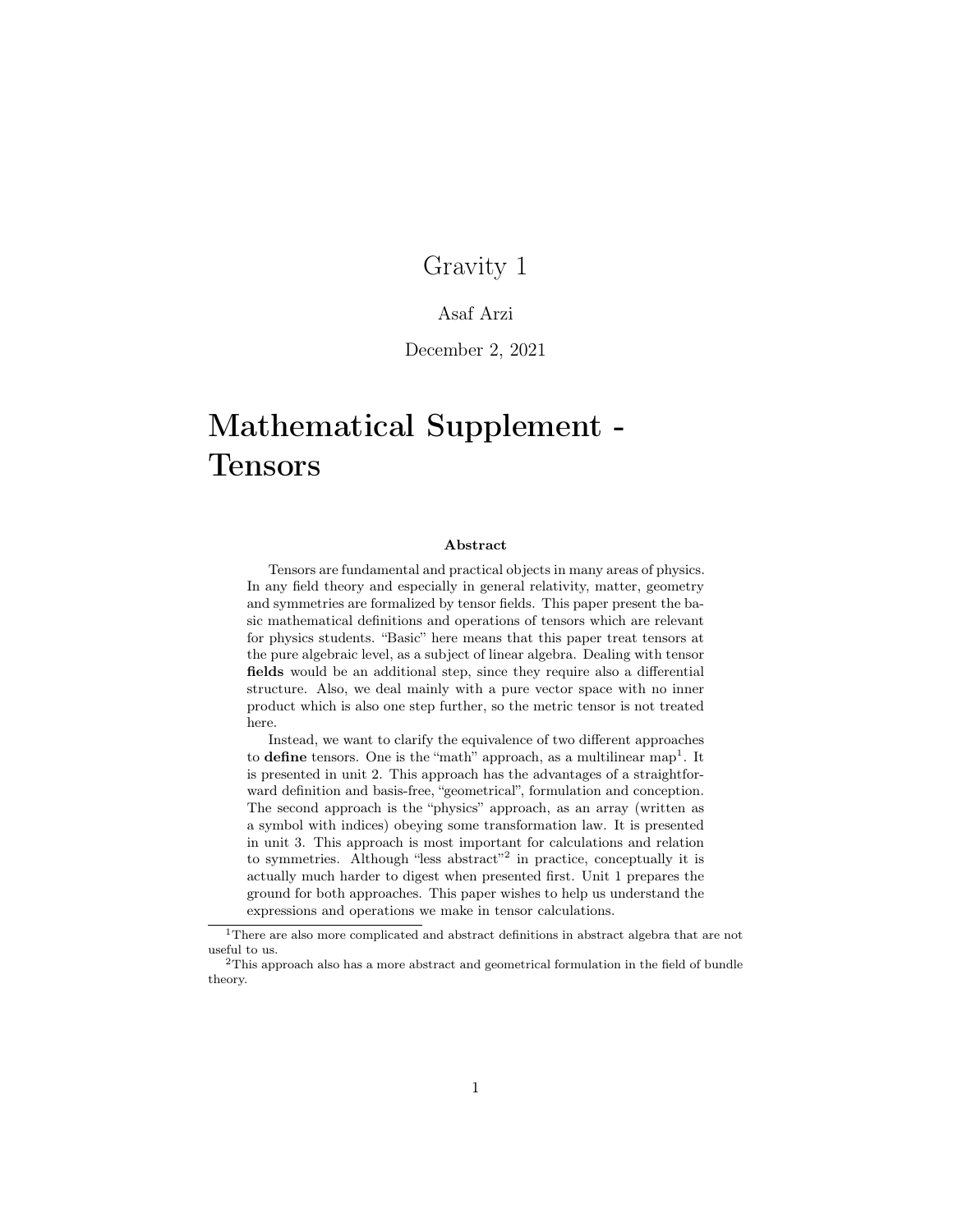## Contents

|  | 1 Vectors and Covectors                          |  | 3   |
|--|--------------------------------------------------|--|-----|
|  |                                                  |  |     |
|  |                                                  |  |     |
|  | 2 Tensors as Multi-Linear Maps                   |  |     |
|  | 21                                               |  |     |
|  |                                                  |  |     |
|  |                                                  |  |     |
|  | 3 Tensors as Arrays Obeying a Transformation Law |  | 13. |
|  |                                                  |  | -13 |
|  | 32                                               |  |     |
|  |                                                  |  |     |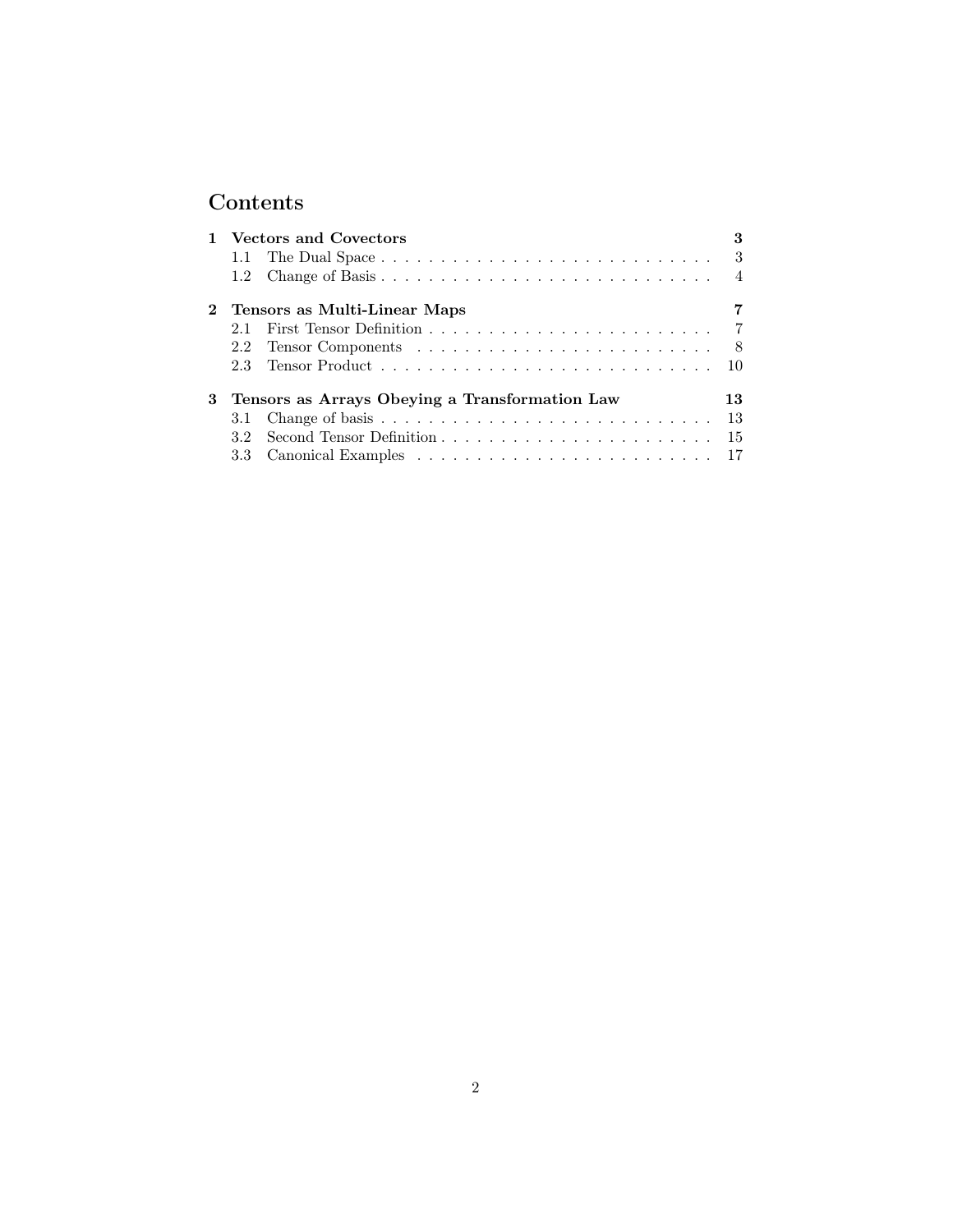## <span id="page-2-0"></span>1 Vectors and Covectors

### <span id="page-2-1"></span>1.1 The Dual Space

Let V be a finite dimensional vector space over the real numbers  $R$ . Its dual space, denoted  $V^*$ , consists of all linear maps from V to R (considered as a vector space)

 $V^* := {\omega : V \to R}$ 

such that

<span id="page-2-9"></span>
$$
\omega(v+u) = \omega(v) + \omega(u) \tag{1}
$$

and

<span id="page-2-10"></span>
$$
\omega(\lambda v) = \lambda \omega(v) \tag{2}
$$

for all  $v, u \in V, \lambda \in R$ .

We can inherent from  $R$  an addition and scalar multiplication to the dual space

<span id="page-2-6"></span>
$$
(\alpha + \beta)(v) := \alpha(v) + \beta(v) \tag{3}
$$

<span id="page-2-7"></span>
$$
(\lambda \alpha)(v) := \lambda \alpha(v) \tag{4}
$$

Where  $\alpha, \beta \in V^*$ ,  $v \in V$ ,  $\lambda \in R$ .

One can show that with these, the dual space also constitutes a vector space structure. Hence, an element of  $V^*$  is called a *covector*<sup>[3](#page-2-2)</sup>.

Suppose we chose a basis for V,  $\{e_1, e_2, ... e_{dimV}\}\$ . Note - we label the basis vectors of V with an index **downstairs**. Still, each  $e_i$  is a **vector**. It is convenient to choose a basis for  $V^* \{\theta^1, \theta^2, ..., \theta^{\dim V}\}^4$  $V^* \{\theta^1, \theta^2, ..., \theta^{\dim V}\}^4$  such that

<span id="page-2-11"></span>
$$
\theta^i(e_j) = \delta^i_j \tag{5}
$$

<sup>[5](#page-2-4)</sup>Such a basis is called the *dual basis* of the dual space. Note - we label the basis vectors of  $V^*$  with an index **upstairs**. Still, each  $\theta^i$  is a **covector**.

Lets see why it is a nice choice, and how everything is tied together.

We write a vector v as a linear combination of the basis  $\{e_i\}$ 

<span id="page-2-8"></span>
$$
v = \sum_{i=1}^{\dim V} v^i e_i \tag{6}
$$

Note - the  $\{v^i\}$  are the **components** of the vector v, they are real numbers, and we put their index **upstairs**.

We write a covector  $\omega$  as a linear combination of the basis  $\{\theta^i\}$ 

<span id="page-2-5"></span>
$$
\omega = \sum_{i=1}^{\dim V} \omega_i \theta^i \tag{7}
$$

<span id="page-2-4"></span><span id="page-2-3"></span> $^{4}dim V^{\ast}=dim V$ 

<span id="page-2-2"></span><sup>3</sup> It is also called a dual vector, or a (linear) functional.

<sup>&</sup>lt;sup>5</sup>For the Kronecker delta symbol the horizontal placing of indices does not matter  $\delta_j^i$   $\equiv$  $\delta^i_{\;\,j}=\delta^{\;\,i}_j$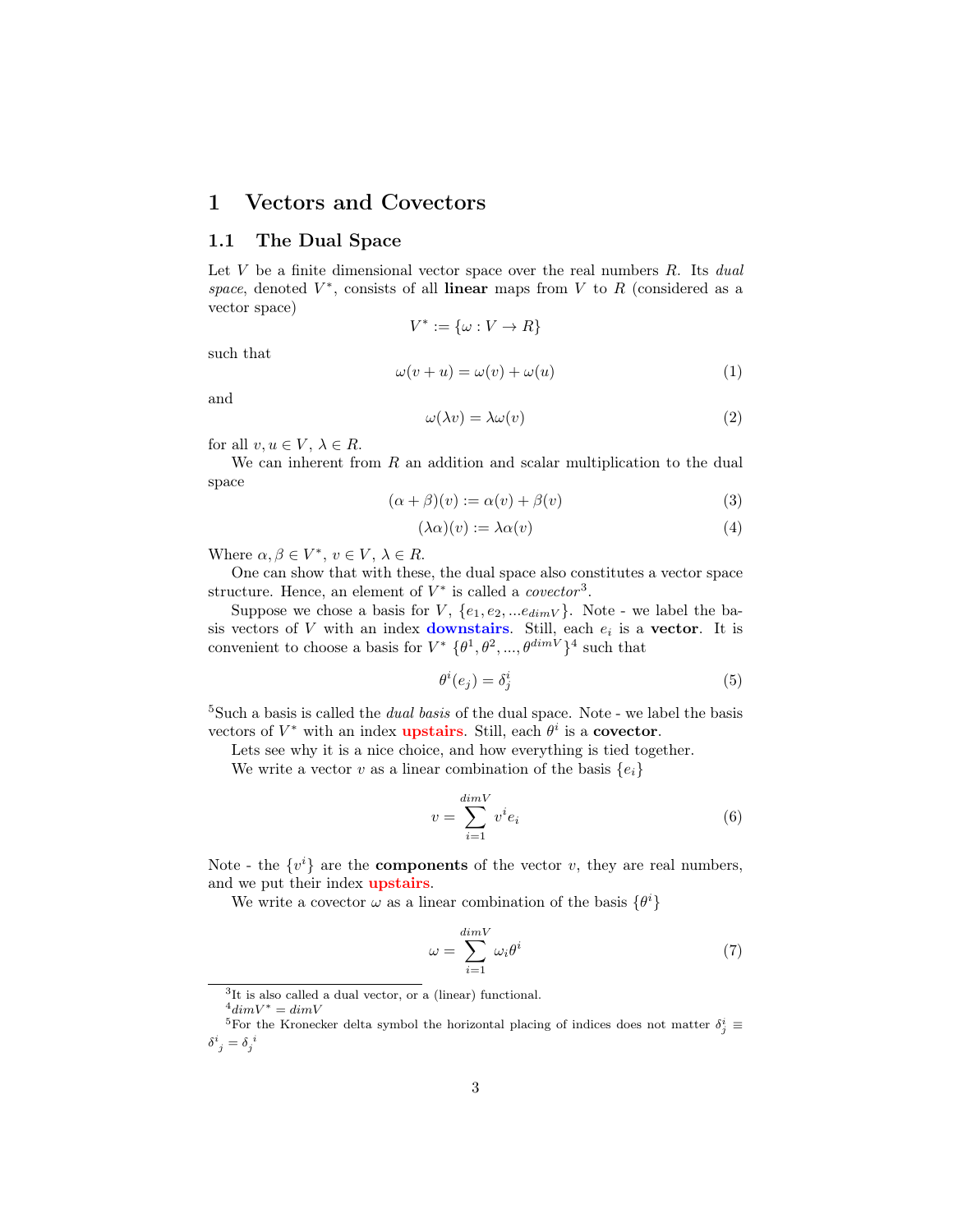Note - the  $\{\omega_i\}$  are the **components** of the covector  $\omega$ , they are real numbers, and we put their index downstairs.

Recall that the dual vector is a linear map - its input is a vector and the output is a scalar. Let us evaluate  $\omega(v)$ .

$$
\omega(v) = \left(\sum_{i=1}^{\dim V} \omega_i \theta^i\right)(v) = \sum_{i=1}^{\dim V} \omega_i \theta^i(v) = \sum_{i=1}^{\dim V} \omega_i \theta^i\left(\sum_{j=1}^{\dim V} v^j e_j\right)
$$

$$
= \sum_{i=1}^{\dim V} \sum_{j=1}^{\dim V} \omega_i v^j \theta^i(e_j) = \sum_{i=1}^{\dim V} \sum_{j=1}^{\dim V} \omega_i v^j \delta^i_j = \sum_{i=1}^{\dim V} \omega_i v^i
$$
(8)

where first we plugged in the covector expansion [\(7\)](#page-2-5), then used the addition and scalar multiplication on  $V^*(3)(4)$  $V^*(3)(4)$  $V^*(3)(4)$ , then plugged in the vector expansion [\(6\)](#page-2-8), going to the second line by the linearity of the covectors as maps  $(1)(2)$  $(1)(2)$ , and then using the dual basis definition [\(5\)](#page-2-11).

Everything will look much cleaner if we adopt the Einstein summation convention, that is - any two repeated indices are summed over. It means that we will not write the sum signs anymore. Notice two things: First, that the indices conventions are such that the repeated indices are always one up and one down; Second, that we can make the sums transparent without harm only because of the linearity of the maps.

We conclude that

 $\overline{a}$ 

<span id="page-3-1"></span>
$$
\omega(v) = \omega_i v^i
$$

Covector acting on a vector

☎

(9)

✝ ✆ In a linear algebra course we represent vector components as a "column vector"  $\sqrt{ }$  $\mathcal{L}$  $v^1$  $v^2$  $v^3$  $\setminus$ and covector components as a "row vector"  $(\omega_1 \quad \omega_2 \quad \omega_3)$  and

calculate  $\omega(v)$  by inventing matrix multiplication algorithm

<span id="page-3-2"></span>
$$
\left(\omega_1 \quad \omega_2 \quad \omega_3\right) \begin{pmatrix} v^1 \\ v^2 \\ v^3 \end{pmatrix} = \omega_1 v^1 + \omega_2 v^2 + \omega_3 v^3. \tag{10}
$$

We see that this is identical to [\(9\)](#page-3-1). It is just how a covector acts on a vector linearly, using any basis for  $V$  and its dual basis for  $V^*$ . Remark: This is NOT an inner product between two vectors, which does not even exists on a pure vector space. Also, [\(10\)](#page-3-2) is sometimes written as  $\omega^T v$ , as if  $\omega$  is secretly a vector who got transposed, but a covector is not a "transpose" of some vector, it was born as a covector.

Physics example: in quantum mechanics we denote the vectors as ket and covectors as bra, and the application of a covector on a vector is the bracket.

#### <span id="page-3-0"></span>1.2 Change of Basis

Question: If we expand a vector v in some basis  $\{e_i\}$ , and then change to another basis  $\{\tilde{e}_i\}$ , how does the vector components  $v^i$  transform? Let us have a look.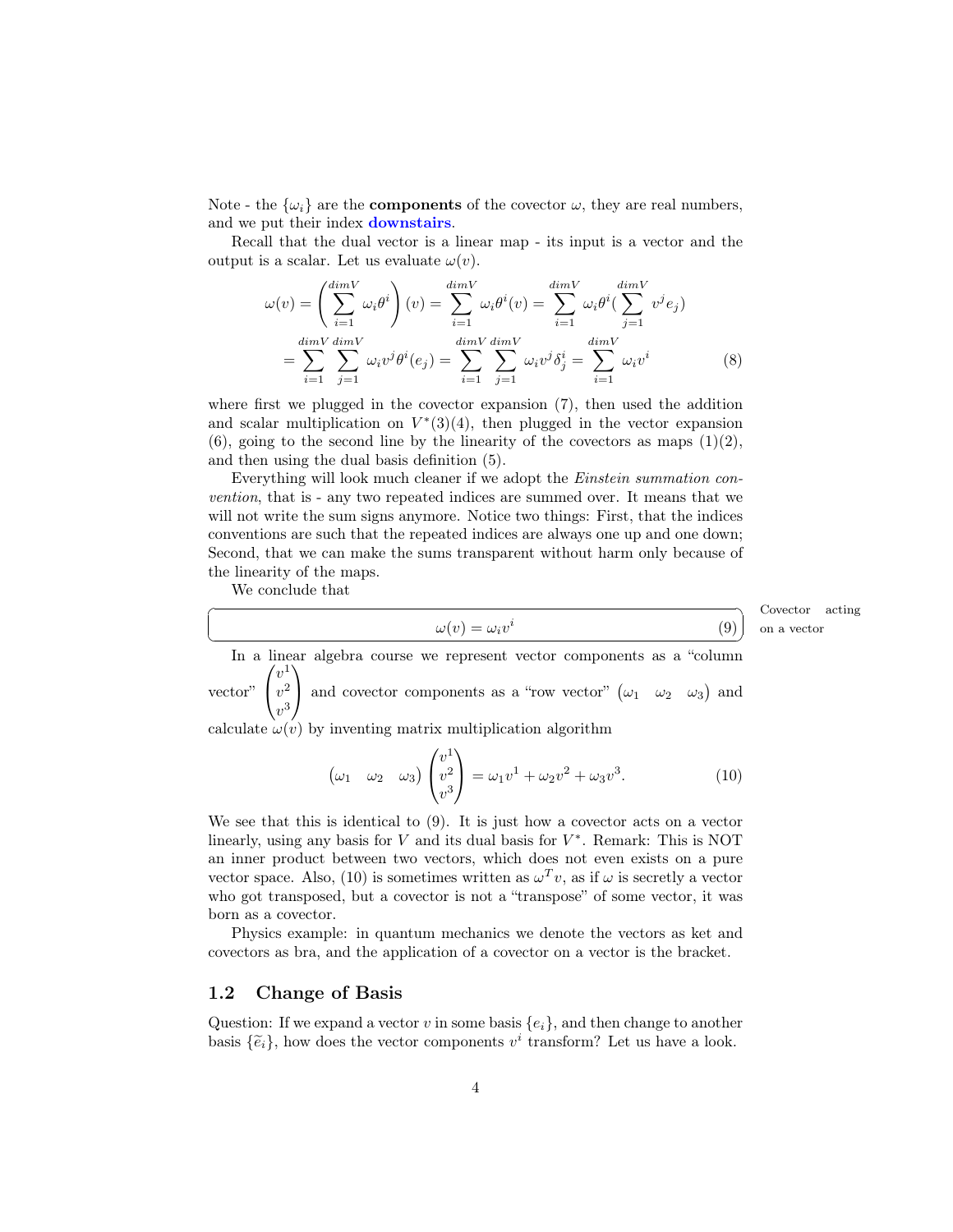We change the old basis  $\{e_i\}$  to a new basis  $\{\tilde{e}_i\}$  by a change-of-basis matrix J

<span id="page-4-2"></span>
$$
\widetilde{e}_i = J^j_i e_j \tag{11}
$$

The only requirment on J is that it is invertible, so  $J^i_{\ k} (J^{-1})^k_{\ j} = \delta^i_j$ . The old basis in term of the new one is

<span id="page-4-0"></span>
$$
e_i = \left(J^{-1}\right)^j_i \tilde{e}_j \tag{12}
$$

We can write a vector in the two different bases and compare

<span id="page-4-1"></span>
$$
v = \widetilde{v}^i \widetilde{e}_i = v^j e_j = v^j \left(J^{-1}\right)^i{}_j \widetilde{e}_i \tag{13}
$$

where we plugged in  $(12)$ . Notice that when summing over an index we are free to choose how to name it (it is a *dummy index)*. We used it here so we can see clearly that the vector components transformation is

$$
\widetilde{v}^i = \left(J^{-1}\right)^i{}_j v^j
$$
\nVec

\n(14)

\nopen

\nmat

Vector compots transfor- $\frac{1}{2}$ 

[\(14\)](#page-4-1) means that the vector components transform under change of basis the opposite way that the basis transform (with the inverse matrix). The basis transformation [\(11\)](#page-4-2) is taken to be the agreed reference, so we say that the basis vectors are covariant (transform like themselves) and the vector components are contravariant (transform the opposite way). This is of course nothing new, it is the statement that the abstract vector is the same in any basis. Let us make a consistency check while using the previous equations and index notation:

<span id="page-4-5"></span>
$$
v = \tilde{v}^i \tilde{e}_i = v^j \left(J^{-1}\right)^i{}_j J^k{}_i e_k = v^j \delta^k_j e_k = v^j e_j = v \tag{15}
$$

Remark: the indexed components are just commuting real numbers, so the their order does not matter, for example  $v^j J^i_{\;j} = J^i_{\;j} v^j$ .

Now let us find how the dual basis of  $V^*$  transform when we change the basis of  $V$ . We want to find the matrix transformation  $M$ 

<span id="page-4-3"></span>
$$
\tilde{\theta}^i = M^i_{\ j}\theta^j \tag{16}
$$

The requierment for  $\{\widetilde{\theta}^i\}$  is that this new basis is dual to the new  $\{\widetilde{e}_i\}$ , so that  $(5)$  still holds. Performing the transformations  $(11)(16)$  $(11)(16)$  we find

$$
\delta_j^i = \tilde{\theta}^i(\tilde{e}_j) = M^i{}_l \theta^l (J^k{}_j e_k) = M^i{}_l J^k{}_j \theta^l (e_k) = M^i{}_l J^k{}_j \delta^l_k = M^i{}_k J^k{}_j \tag{17}
$$

Therefore  $M = J^{-1}$ . We conclude

☛

 $\searrow$ 

 $\overline{a}$ 

✝

<span id="page-4-4"></span>
$$
\widetilde{\theta}^i = \left(J^{-1}\right)^i_{\ j} \theta^j \tag{18}
$$

Exercise: Show that the covector components transform as

<span id="page-4-6"></span>
$$
\widetilde{\omega}_i = J^j_{\ i}\omega_j \qquad (19)
$$
\n
$$
\widetilde{\omega}_i = \widetilde{J}^j_{\ i}\omega_j
$$
\n
$$
\widetilde{\omega}_i
$$
\n19

Covector compoformation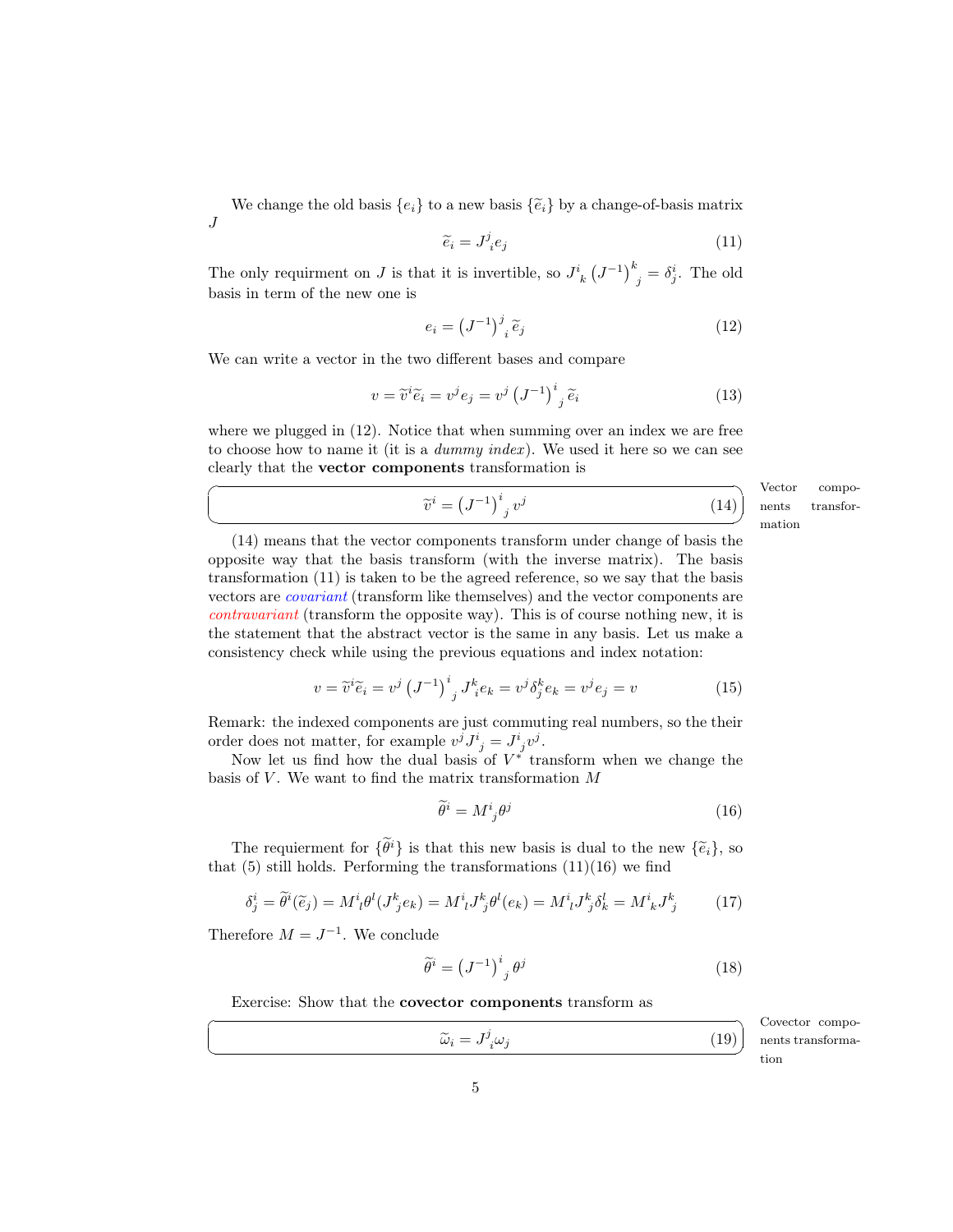They transform opposite to the dual basis, for the same reason the vector components transform opposite to the original basis vectors.

The summary of these rules is as follows: An object with an index **down** is covariant (transforms with  $J$ ) and an object with an index up is contravari**ant** (transforms with  $J^{-1}$ ). Hence, the basis vectors  $e_i$  and the covector components  $\omega_i$  are covariant while the dual basis  $\theta^i$  and the vector components  $v^i$ are contravariant. It means that when we sum over all up and down indices the result does not depend on the choice of basis (it is invariant) since the transformations cancel. This is the power of the up-down index notation. Check for example that [\(9\)](#page-3-1) is indeed invariant. Caveat: This rule holds only if the "indexed objects" are indeed some kind of tensors (which will be defined later).

Picture of vector/covector and physics We now see that the difference between vectors and covectors is how they transform. Lets think of the most simple physical example, in one dimension. Say I have a rod and I want to measure its length. I have 1-meter sticks, and I find that exactly two of them together match the rod. So the rod has length of 2 meters. The 1-meter stick is my basis vector, and the number 2 is the vector component. Now I perform the measurement with 1-cm sticks. Now of course I need to combine 200 of the new sticks to match the rod's length. So I say that I changed my basis vector by factor of 1/100 and thus the vector component transformed by a factor of 100, just the opposite. The rod has the same length regardless how I measure it.

From this simple example we conclude that a quantity with units of length is a vector. On the contrary, a quantity with units of  $(length)^{-1}$  or  $(time)^{-1}$ is by the same analysis a covector  $(1\frac{1}{sec} = 60\frac{1}{min})$  so a frequency or a line density transform the same as the basis. Geometrically, for example in three dimensions, we can represent a vector by an arrow and a covector as a stack of parallel planes<sup>[6](#page-5-0)</sup>. The direction of the covector is perpendicular to the planes and its magnitude is their line-density. Acting with a covector on a vector is putting the arrow on top of the planes and the result is the number of planes intersecting the arrow[7](#page-5-1) . Maybe the most famous covector is the wave "vector"  $k$  - the "spatial frequency" of a plane wave. It is the stack of planes of constant phase. Its action on a displacement vector  $x$  give the total phase accumulated by the front over a distance  $x, \phi = k(x) = k_i x^i$ .

<span id="page-5-1"></span><span id="page-5-0"></span> $6$ In two dimensions these are lines, and in general d dimensions these are  $d-1$  hyperplanes. <sup>7</sup>Not only integer, can be any real number.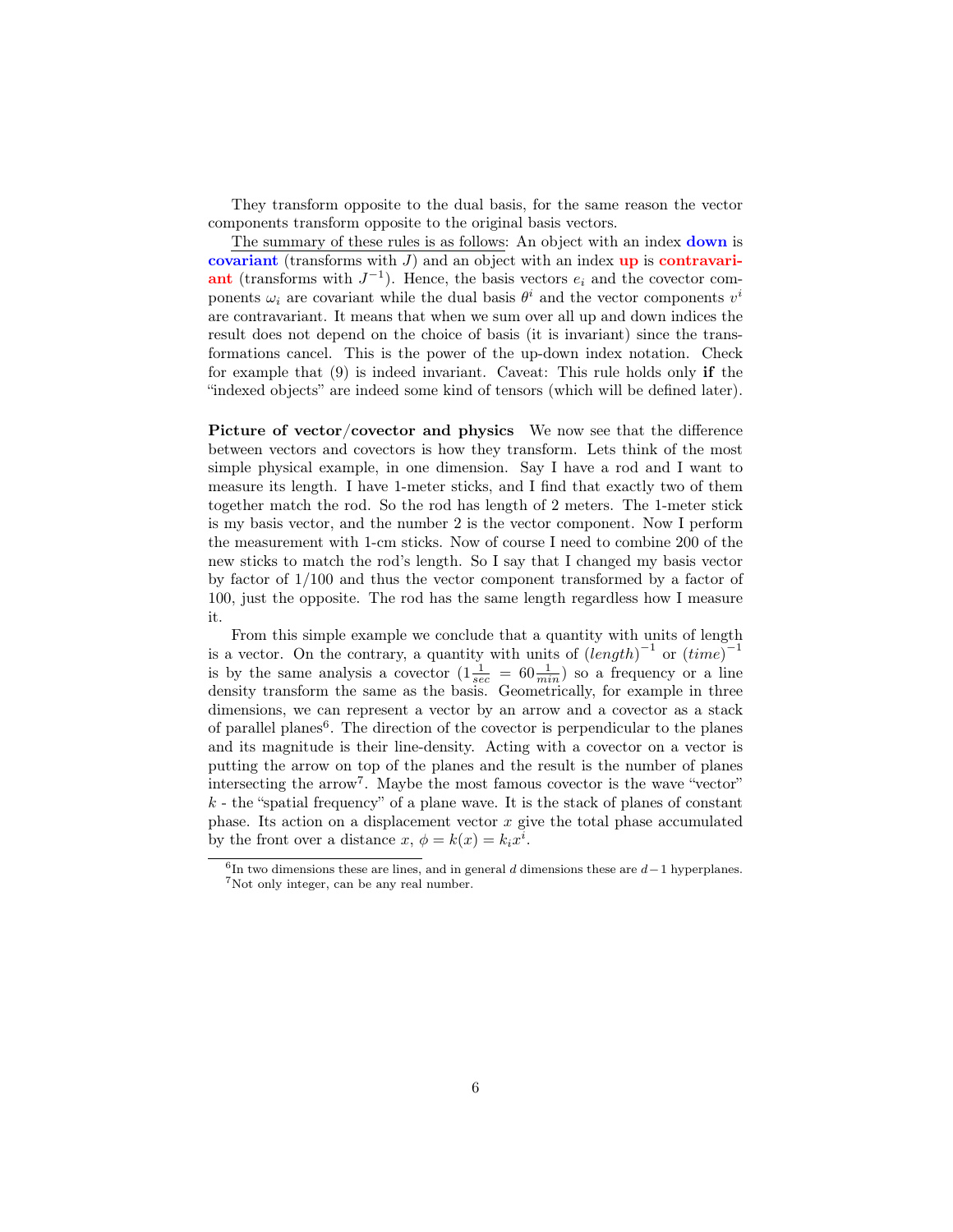## Tensors

## <span id="page-6-0"></span>2 Tensors as Multi-Linear Maps

#### <span id="page-6-1"></span>2.1 First Tensor Definition

Definition: A 
$$
\binom{p}{q}
$$
-tensor  $T$  is a **multilinear** map

\n
$$
T: \underbrace{V^* \times \ldots \times V^*}_{p} \times \underbrace{V \times \ldots \times V}_{q} \to R
$$
\n(20)

It means that it receives  $p$  covectors and  $q$  vectors and return a scalar, so  $T(\omega_1, ..., \omega_p, v_1, ..., v_q) \in R^8$  $T(\omega_1, ..., \omega_p, v_1, ..., v_q) \in R^8$  Multilinearity means it is linear in each argument. For example, a bi-linear map  $T: V^* \times V \to R$  satisfies

$$
T(\lambda_1 \alpha + \lambda_2 \beta, \lambda_3 v + \lambda_4 u) = \lambda_1 \lambda_3 T(\alpha, v) + \lambda_1 \lambda_4 T(\alpha, u) + \lambda_2 \lambda_3 T(\beta, v) + \lambda_2 \lambda_4 T(\beta, u)
$$
  
for all  $\alpha, \beta \in V^*$   $v, u \in V$  and  $\lambda_1, \lambda_2, \lambda_3, \lambda_4 \in R$ . (21)

 $\sqrt{p}$ q is called the order/rank/degree/type of the tensor, and sometimes people call  $p + q$  the order/rank/degree of the tensor. As we did for covectors, by inheriting the addition and scalar multiplication from  $R$ , we can add and scale point-wise  $\binom{p}{q}$ q tensors. The set of all tensors of a specific type  $\binom{p}{q}$ q constitutes a vector space, denoted  $\mathcal{T}_q^p$  with  $dim \mathcal{T}_q^p = (dim V)^{p+q}$ .

Special types

Total rank 0:

 $\bullet \int_{0}^{0}$ 0 )-tensor is a **scalar**, a real number, and  $R = \mathcal{T}_0^0$ .

Total rank 1:

 $\bullet$  A  $\Big(\begin{smallmatrix} 0 \\ 1 \end{smallmatrix}\Big)$ 1 )-tensor is a linear map  $T: V \to R$ . Thus, a **covector** is a special type of tensor, namely a  $\begin{pmatrix} 0 \\ 1 \end{pmatrix}$ 1 )-tensor, and  $V^* = \mathcal{T}_1^0$ .

• For finite dimensional vector spaces  $(V^*)^* = V$ , that is, the vector space is the dual of the dual space. Thus a vector is a linear map  $v: V^* \to R$ , so a vector is a  $\begin{pmatrix} 1 \\ 0 \end{pmatrix}$ 0 )-tensor, and  $V = \mathcal{T}_0^1$ .

<span id="page-6-2"></span><sup>8</sup>The indices here are just names for the different covectors and vectors, not components.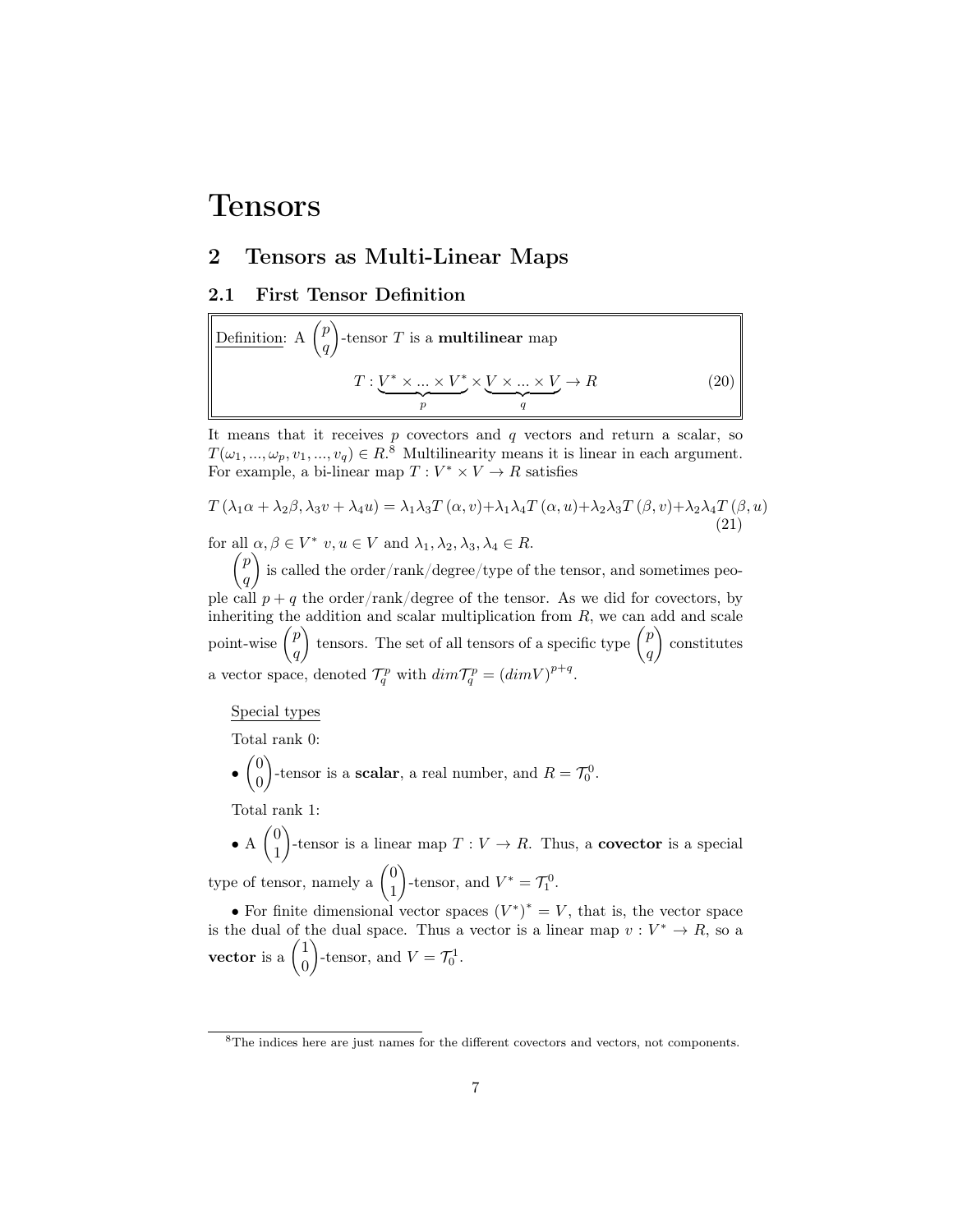Total rank 2:

,

,

 $\bullet$  A  $\begin{pmatrix} 1 \\ 1 \end{pmatrix}$ 1 )-tensor is a multilinear map  $T: V^* \times V \to R$ , so  $T(\omega, v) \in R$ . It is equivalent to say that  $T( , v)$  is waiting to eat a covector to produce a scalar, so  $T( , v) : V^* \to R$ . Therefore  $T( , v)$  is a vector. It means that feeding T with a vector v produces linearly another vector  $T(\, , v)$ , hence  $T: V \to V$ . The conclusion is that a  $\begin{pmatrix} 1 \\ 1 \end{pmatrix}$ 1 )-tensor is a **linear operator**<sup>[9](#page-7-1)</sup> on  $V$ . We know it from linear algebra and can represent it as a square matrix. In the same way we can say that  $\begin{pmatrix} 1 \\ 1 \end{pmatrix}$ 1 )-tensor is a linear map  $T: V^* \to V^*$ , a linear operator on  $V^*$ . To summarize, this type of tensor maps a vector to a vector, or a covector to a covector, or a vector and covector to a scalar. In matrix form



 $\bullet$  A  $\begin{pmatrix} 0 \\ 0 \end{pmatrix}$ 2 )-tensor is a multilinear map  $T: V \times V \to R$ , so  $T(v, u) \in R$ . This is called in linear algebra a **bilinear form**. In this case  $(T(v, ) : V \to R) \in V^*$ . So in contrast to the linear operator above, this type of tensor eats a vector and returns a covector. It is a linear map  $T: V \to V^*$ . Therefore it is dangerous to think of it as a matrix in the usual sense. An important special case is the inner product of two vectors, which in this tensor language is called a metric tensor.

 $\bullet$  A  $\binom{2}{0}$ 0 )-tensor is a multilinear map  $T: V^* \times V^* \to R$ , so  $T(\alpha, \beta) \in R$ . Equivalently, it is a linear map  $T: V^* \to V$ .

#### <span id="page-7-0"></span>2.2 Tensor Components

Now we are ready to write the components of abstract tensors . For simplicity of notation let us start with second rank tensors.

<span id="page-7-1"></span><sup>&</sup>lt;sup>9</sup>Also called an endomorphism, and  $\mathcal{T}_1^1 = End(V)$ .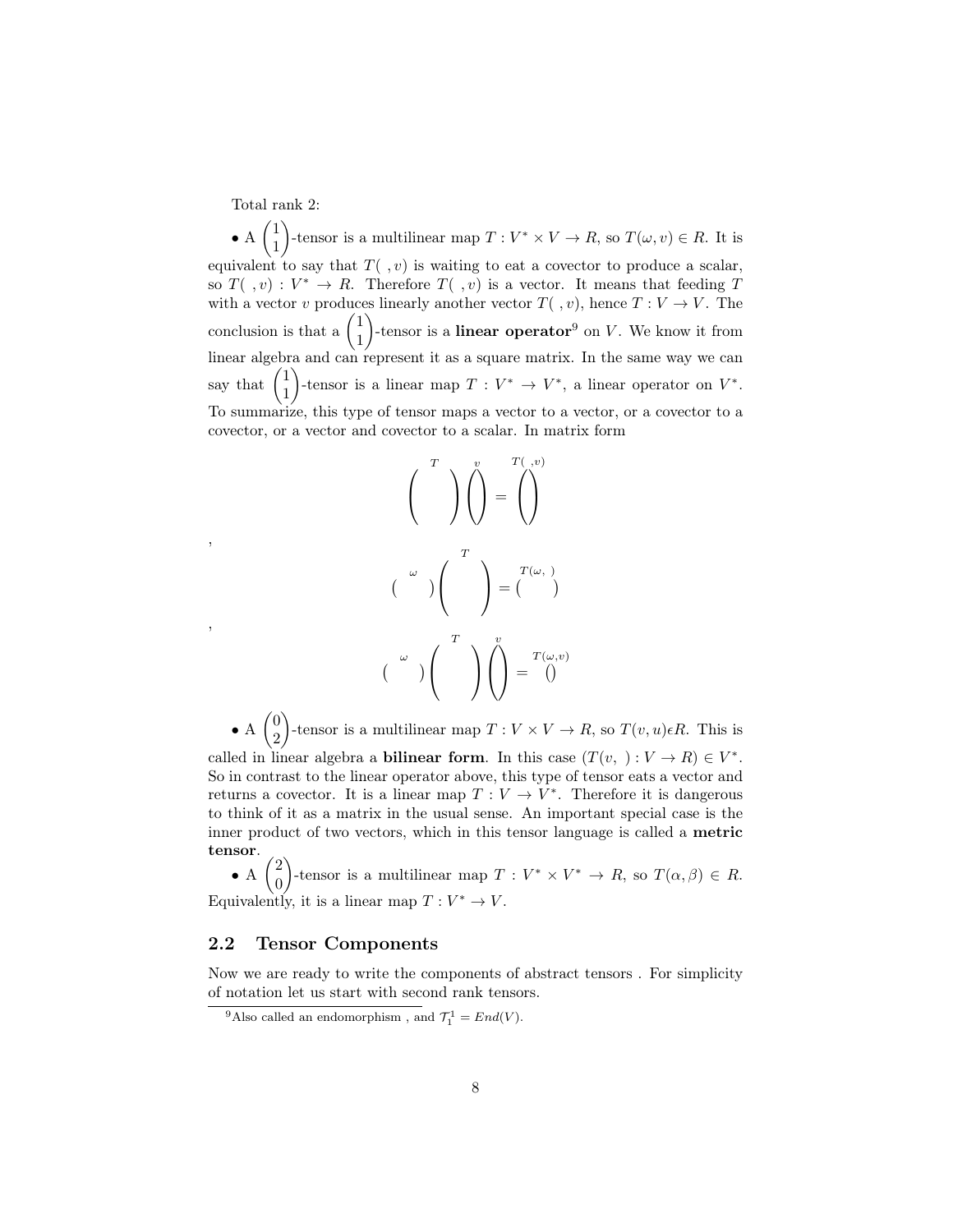• A 
$$
\binom{0}{2}
$$
-tensor T action on two vectors v, u is

$$
T(v, u) = T(viei, ujej) = viujT(ei, ej) \equiv viujTij
$$
\n(22)

where

$$
T_{ij} := T(e_i, e_j) \tag{23}
$$

are the  $\begin{pmatrix} 0 \\ 0 \end{pmatrix}$ 2 )-tensor T components with respect to the  $\{e_i\}$  basis.  $\bullet$  A  $\binom{2}{0}$ 0 )-tensor T action on two covectors  $\alpha, \beta$  is

$$
T(\alpha, \beta) = T(\alpha_i \theta^i, \beta_j \theta^j) = \alpha_i \beta_j T(\theta^i, \theta^j) \equiv \alpha_i \beta_j T^{ij}
$$
 (24)

where

$$
T^{ij} := T(\theta^i, \theta^j) \tag{25}
$$

are the  $\binom{2}{0}$  $\overline{0}$ )-tensor T components with respect to the  $\{\theta^i\}$  basis.  $\bullet$  A  $\begin{pmatrix} 1 \\ 1 \end{pmatrix}$ 1 -tensor action T on a covector  $\omega$  and a vector v is

$$
T(\omega, v) = T(\omega_i \theta^i, v^j e_j) = \omega_i v^j T(\theta^i, e_j) \equiv \omega_i v^j T^i_{\ j} \tag{26}
$$

where

$$
T^i_{\ j} := T(\theta^i, e_j) \tag{27}
$$

are the  $\begin{pmatrix} 1 \\ 1 \end{pmatrix}$ 1 )-tensor T components with respect to the  $\{\theta^i\}$  and  $\{e_i\}$  basis.

In general we apply a  $\binom{p}{q}$  $\overline{q}$ )-tensor on p covectors  $\{\omega_i\}_{i=1}^{i=p}$  and q vectors  ${v_j}_{j=1}^{j=q}$  and expand them [\(7\)](#page-2-5) [\(6\)](#page-2-8).

$$
T(\omega_1, ..., \omega_p, v_1, ..., v_q) = T\left((\omega_1)_{i_1} \theta^{i_1}, ..., (\omega_p)_{i_p} \theta^{i_p}, (v_1)^{j_1} e_{j_1}, ..., (v_q)^{j_q} e_{j_q}\right)
$$
  

$$
= (\omega_1)_{i_1} ... (\omega_p)_{i_p} (v_1)^{j_1} ... (v_q)^{j_q} T\left(\theta^{i_1}, ..., \theta^{i_p}, e_{j_1}, ..., e_{j_q}\right)
$$
  

$$
= (\omega_1)_{i_1} ... (\omega_p)_{i_p} (v_1)^{j_1} ... (v_q)^{j_q} T^{i_1...i_p}
$$
 (28)

where ☛

 $\searrow$ 

<span id="page-8-0"></span>
$$
T^{i_1...i_p}_{j_1...j_q} := T\left(\theta^{i_1}, \dots, \theta^{i_p}, e_{j_1}, \dots, e_{j_q}\right) \tag{29}
$$

**Tensor** components

are the  $\binom{p}{q}$ q )-tensor components with respect to the  $\{\theta^i\}$  and  $\{e_i\}$  basis.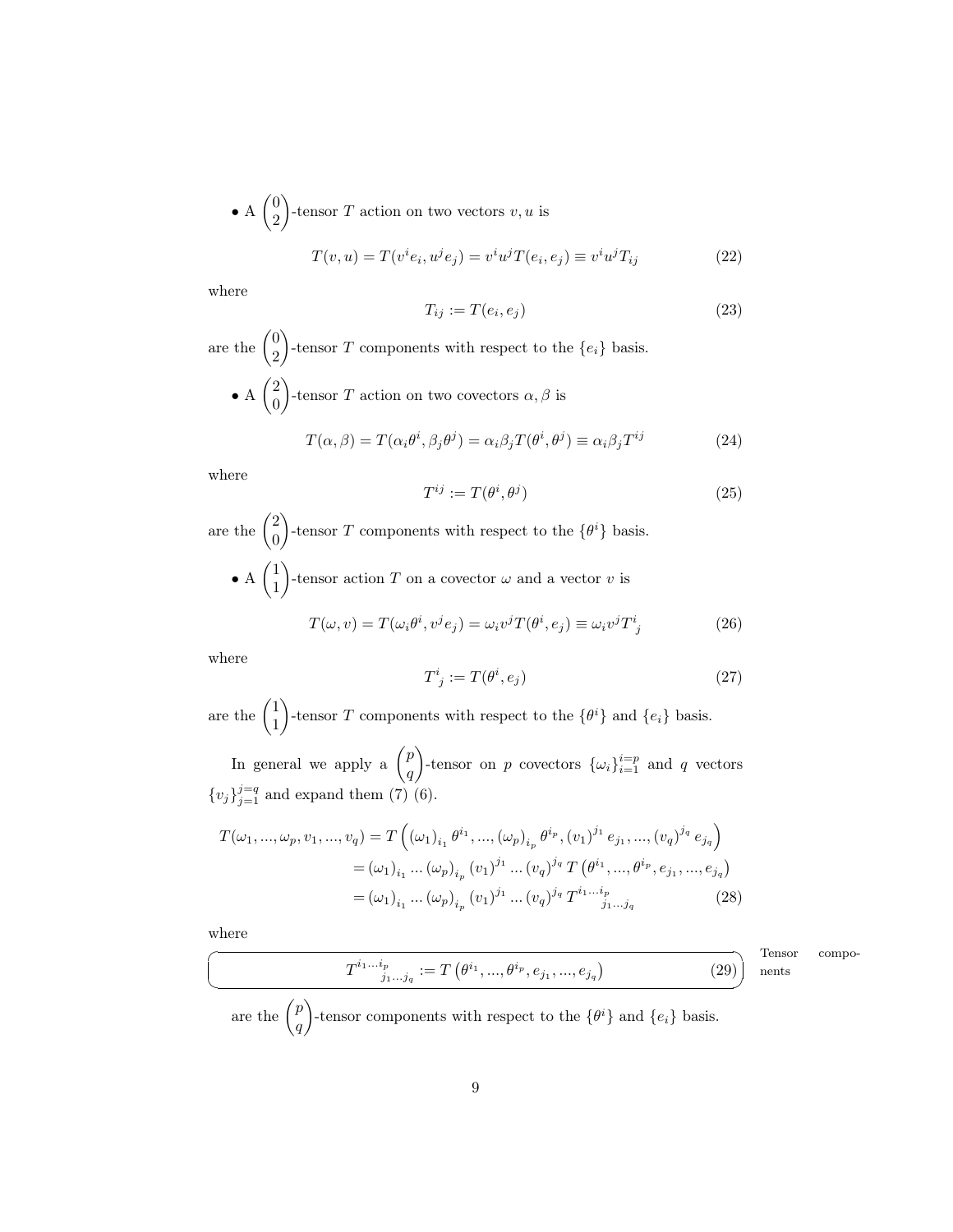Summary:

☛

 $\searrow$ 

1. The components of a tensor are extracted by applying it to all the basis vectors and dual basis covectors it needs in order to produce a real number, as in [\(29\)](#page-8-0). Notice the matching of the indices there,  $p$  up and  $q$  down.

2. The application of some p covectors and some q vectors to a  $\binom{p}{p}$ q -tensor is written in components as  $p + q$  summed indices between all of them and the tensor, as in [\(30\)](#page-9-1).

<span id="page-9-1"></span>
$$
T(\omega_1, ..., \omega_p, v_1, ..., v_q) = T^{i_1...i_p}_{j_1...j_q} (\omega_1)_{i_1} ... (\omega_p)_{i_p} (v_1)^{j_1} ... (v_q)^{j_q}
$$
 (30)

Question: What then does the expression  $T^i_j v^j$  represent? Notice it has one free index up. Answer:

$$
(T( ,v))^i = T(\theta^i, v) = T(\theta^i, v^j e_j) = v^j T(\theta^i, e_j) = T^i{}_j v^j
$$
(31)

✟

✠

It is the *i*-th component of  $T( , v)$  - the vector produced by acting with the  $(1)$ 1 -tensor  $T$  on the vector  $v$ . The free i index is up, as it should for vector components.

Action of a  $\begin{pmatrix} 0 \\ 2 \end{pmatrix}$ 2 )-tensor  $T$  on a vector  $v$  in its first argument produces a covector  $T(v, \cdot)$  with components

$$
(T(v,))_i = T(v, e_i) = T(v^j e_j, e_i) = v^j T(e_j, e_i) = T_{ji} v^j
$$
\n(32)

while inserting  $v$  in its second argument yields

$$
(T(\ ,v))_i = T(e_i,v) = T(e_i,v^je_j) = v^jT(e_i,e_j) = T_{ij}v^j \qquad (33)
$$

The idea is to translate index notation to abstract notation and vise versa so that we know what is going on.

#### <span id="page-9-0"></span>2.3 Tensor Product

We can make a new tensor from existing tensors, by introducing a *tensor product* ⊗.

For simplicity we shall introduce first a special case, namely a tensor product between two vectors, and then present the general tensor product of two tensors.

#### Tensor product of two vectors

Let  $v, u \in V$ . The tensor product  $v \otimes u$  is a  $\begin{pmatrix} 2 \\ 0 \end{pmatrix}$ 0 -tensor defined by its action on two arbitrary covectors  $(\alpha, \beta)$  as

<span id="page-9-2"></span>
$$
(v \otimes u) (\alpha, \beta) := v (\alpha) u (\beta) \tag{34}
$$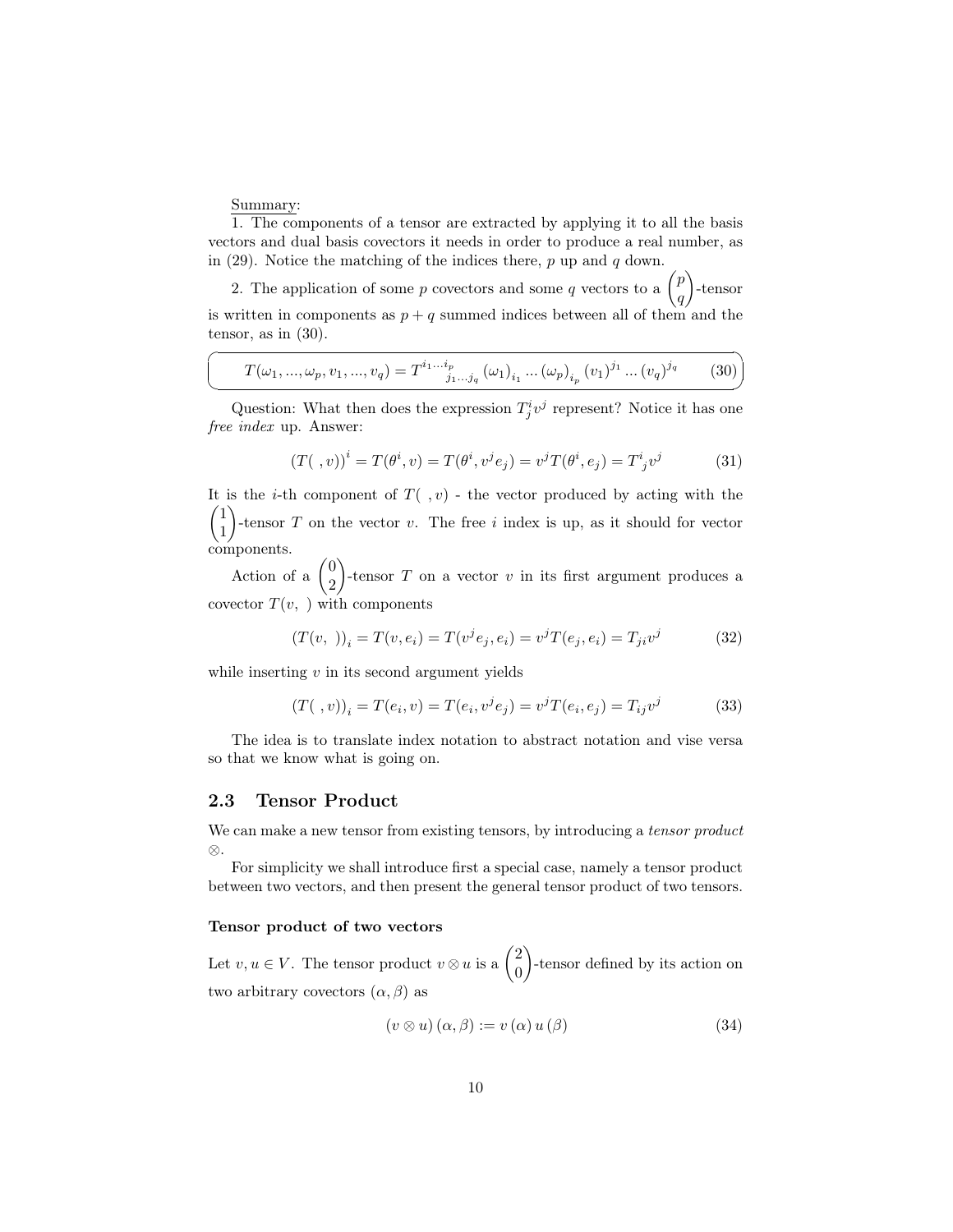It is also defined such that a scalar  $\lambda$  is "blind" to the tensor product

<span id="page-10-0"></span>
$$
\lambda (v \otimes u) = (\lambda v) \otimes u = v \otimes (\lambda u) \tag{35}
$$

The tensor product also allows us to write a basis for each tensor space. In this case, given a basis  $\{e_i\}$  for V, a basis for  $\mathcal{T}_0^2$  is

$$
e_i \otimes e_j \tag{36}
$$

 $\mathcal{T}_0^2$  is generated by this basis, so it is also called a *tensor product space* and denoted as  $\mathcal{T}_0^2 \equiv V \otimes V$ . We can expand a general  $\begin{pmatrix} 2 \\ 0 \end{pmatrix}$ 0 )-tensor  $T$  in this basis as

$$
T = T^{ij} e_i \otimes e_j \tag{37}
$$

where  $T^{ij}$  are the components of T. Lets see that these are the same components as defined in [\(29\)](#page-8-0)

$$
T(\theta^i, \theta^j) = (T^{kl} e_k \otimes e_l) (\theta^i, \theta^j) = T^{kl} e_k (\theta^i) e_l (\theta^j) = T^{kl} \delta^i_k \delta^j_j = T^{ij} \quad (38)
$$

where we used the definitions of the tensor product  $(34)(35)$  $(34)(35)$  and the dual basis [\(5\)](#page-2-11) (and that  $V = (V^*)^*$ ).

The components of the tensor product of two vectors is

<span id="page-10-1"></span>
$$
(v \otimes u)^{ij} = (v \otimes u) (\theta^i, \theta^j) = v (\theta^i) u (\theta^j) = v^i u^j \tag{39}
$$

Acting on two covectors

$$
(v \otimes u) (\alpha, \beta) = ((v^i e_i) \otimes (u^j e_j)) (\alpha_k \theta^k, \beta_l \theta^l)
$$
  

$$
= v^i u^j \alpha_k \beta_l e_i (\theta^k) e_j (\theta^l) = v^i u^j \alpha_k \beta_l \delta_i^k \delta_j^l = v^i u^j \alpha_i \beta_j
$$
 (40)

Acting on one covector produces a new vector

$$
(v \otimes u) (\alpha, ) = v^{i} e_{i} (\alpha_{k} \theta^{k}) u = v^{i} \alpha_{i} u^{j} e_{j}
$$
 (41)

Consider  $dim V = 2$ . The components of  $v \otimes u$  in matrix representation according to [\(39\)](#page-10-1) are

$$
(v \otimes u)^{ij} = \begin{pmatrix} v^1 \\ v^2 \end{pmatrix} \begin{pmatrix} u^1 & u^2 \end{pmatrix} = \begin{pmatrix} v^1 u^1 & v^1 u^2 \\ v^2 u^1 & v^2 u^2 \end{pmatrix}
$$
 (42)

From the  $dim V = 2$  basis vectors  $e_1 = \begin{pmatrix} 1 \\ 0 \end{pmatrix}$ 0 ) and  $e_2 = \begin{pmatrix} 0 \\ 1 \end{pmatrix}$ 1 we construct the  $(dimV)^2 = 4$  basis tensors

$$
(e_1 \otimes e_1)^{ij} = \begin{pmatrix} 1 & 0 \\ 0 & 0 \end{pmatrix} \quad (e_1 \otimes e_2)^{ij} = \begin{pmatrix} 0 & 1 \\ 0 & 0 \end{pmatrix}
$$

$$
(e_2 \otimes e_1)^{ij} = \begin{pmatrix} 0 & 0 \\ 1 & 0 \end{pmatrix} \quad (e_2 \otimes e_2)^{ij} = \begin{pmatrix} 0 & 0 \\ 0 & 1 \end{pmatrix}
$$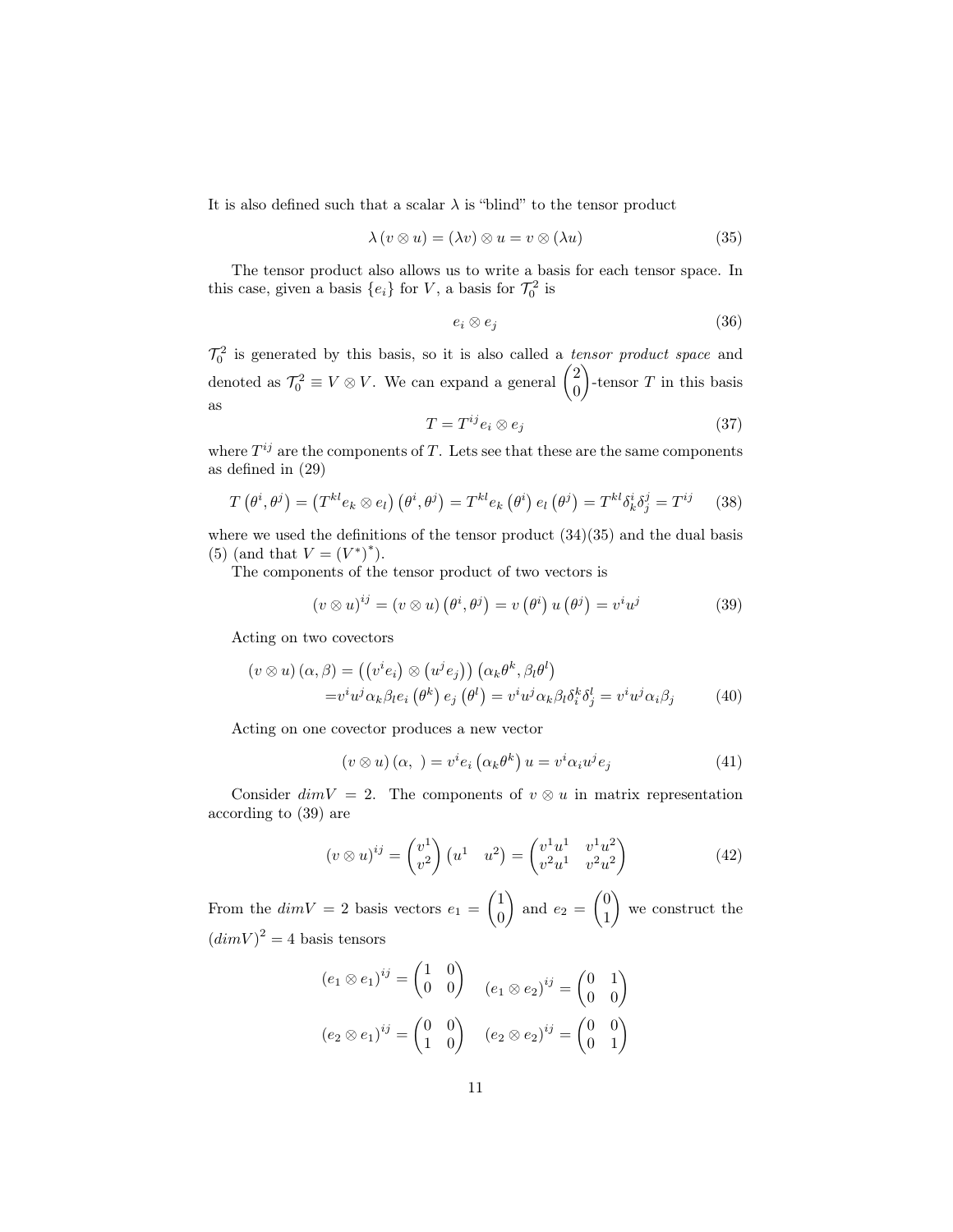Notice that not any  $\binom{2}{0}$ 0 -tensor can be written as a single tensor product of two vectors. For example  $e_1 \otimes e_1 + e_2 \otimes e_2$  (represented by the matrix  $\begin{pmatrix} 1 & 0 \\ 0 & 1 \end{pmatrix}$ ) cannot be. A tensor that can be written as a product, namely  $T^{ij} = v^i u^j$ , is called a pure tensor. In quantum mechanics the Hilbert space of a composite system is a tensor product space, and such states are called pure states. A state which is not pure is called an entangled state.

#### General tensor product

The tensor product between a  $\binom{p}{q}$ q )-tensor T and a  $\binom{r}{r}$ s  $\Big)$ -tensor S yields a  $\int p + r$  $q + s$  $\Big)$ -tensor  $T \otimes S$  $\otimes : \mathcal{T}_q^p \times \mathcal{T}_s^r \rightarrow \mathcal{T}_{q+s}^{p+r}$ 

It is defined by its action on arbitrary  $p + r$  covectors  $(\omega_1, ..., \omega_{p+r})$  and  $q + s$ vectors  $(v_1, ..., v_{q+s})$  as

$$
(T \otimes S) (\omega_1, ..., \omega_{p+r}, v_1, ..., v_{q+s}) := T (\omega_1, ..., \omega_p, v_1, ..., v_q) S (\omega_{p+1}, ..., \omega_{p+r}, v_{q+1}, ..., v_{q+s})
$$
\n(43)

The components of  $T \otimes S$  are

 $\overline{\phantom{0}}$ 

Components of a tensor product

$$
\begin{pmatrix}\n(T \otimes S)^{i_1...i_p k_1...k_r} & T(\theta^{i_1},...\theta^{i_p}, e_{j_1},...e_{j_q}) S(\theta^{k_1},...\theta^{k_r}, e_{l_1},...e_{l_s}) \\
= T^{i_1...i_p}_{j_1...j_q} S^{k_1...k_r}_{l_1...l_s} & (44)\n\end{pmatrix}
$$

Given a basis for  $\{e_i\}$  for V, a basis for  $\mathcal{T}_q^p$  is

$$
e_{i_1} \otimes \ldots \otimes e_{i_p} \otimes \theta^{j_1} \otimes \ldots \otimes \theta^{j_q}
$$
 (45)

A general  $\binom{p}{p}$ q  $\Big)$ -tensor T expansion is

$$
T = T^{i_1 \dots i_p}_{j_1 \dots j_q} e_{i_1} \otimes \dots \otimes e_{i_p} \otimes \theta^{j_1} \otimes \dots \otimes \theta^{j_q}
$$
 (46)

The  $\binom{p}{q}$ q  $\bigg\}$  tensor product space is the vector space generated by this basis, so is denoted also as

$$
\mathcal{T}_q^p \equiv \underbrace{V \otimes \ldots \otimes V}_{p} \otimes \underbrace{V^* \otimes \ldots \otimes V^*}_{q} = \left\{ T : \underbrace{V^* \times \ldots \times V^*}_{p} \times \underbrace{V \times \ldots \times V}_{q} \underset{multilinear}{\longrightarrow} R \right\}
$$
\n(47)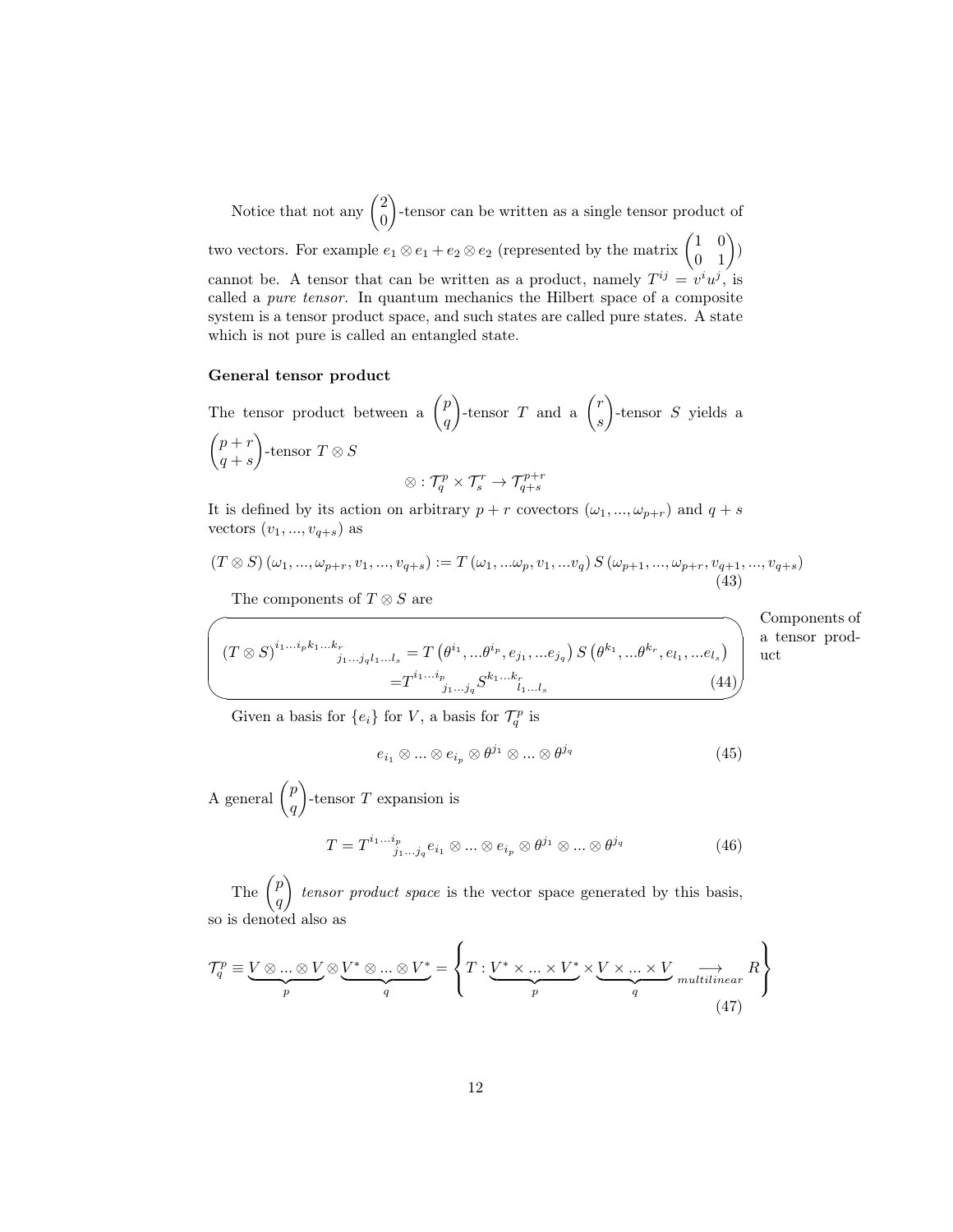#### **Contraction**

Contraction is an operation that makes a  $\binom{p}{q}$ q )-tensor to a  $\binom{p-1}{q-1}$  $q-1$  -tensor by summation over one covariant index and one contravariant index. It is done by letting one of the dual basis covectors eat one of the basis vectors. It is a generalization of the trace.

Examples:

$$
T^i_{\;j}e_i \otimes \theta^j \longmapsto T^i_{\;j}g_j \otimes \theta^j\left(e_i\right) = T^i_{\;j}\delta^j_i = T^i_{\;i} \tag{48}
$$

$$
T^{i}_{jkl}e_i \otimes \theta^j \otimes \theta^k \otimes \theta^l \longmapsto T^{i}_{jkl} \otimes \theta^j \otimes \theta^k \ (e_i) \otimes \theta^l = T^{i}_{jkl} \delta^k_i \theta^j \otimes \theta^l = T^{i}_{jil} \otimes \theta^j \otimes \theta^l
$$
\n(49)  
\nThe contraction of the  $i_k$  and  $j_l$  indices of a  $\binom{p}{k}$ -tensor

The contraction of the  $i_k$  and  $j_l$  $\left\langle q\right\rangle$ -tensor

$$
T \longmapsto T^{i_1 \dots i_p}_{j_1 \dots j_q} e_{i_1} \otimes \dots \otimes e_{i_p} \otimes \theta^{j_1} \otimes \dots \otimes \theta^{j_l} (e_{i_k}) \otimes \dots \otimes \theta^{j_q}
$$
  
=  $\delta_{i_k}^{j_l} T^{i_1 \dots i_p}_{j_1 \dots j_q} e_{i_1} \otimes \dots \otimes e_{i_k} \otimes \dots \otimes e_{i_p} \otimes \theta^{j_1} \otimes \dots \otimes \theta^{j_q}$   
=  $T^{i_1 \dots i_k \dots i_p}_{j_1 \dots i_k \dots j_q} e_{i_1} \otimes \dots \otimes e_{i_k} \otimes \dots \otimes e_{i_p} \otimes \theta^{j_1} \otimes \dots \otimes \theta^{j_q}$  (50)

We can make contractions between tensor products, for example

<span id="page-12-2"></span>
$$
(T \otimes S)^{ijk}_{lmn} = T^{ij} S^{k}_{lmn} \longmapsto T^{ij} S^{k}_{\;lij} \tag{51}
$$

Now we are ready to make the step to an alternative definition of tensors, by their components and how they transform under a change of basis.

## <span id="page-12-0"></span>3 Tensors as Arrays Obeying a Transformation Law

#### <span id="page-12-1"></span>3.1 Change of basis

How do tensor components transform under change of basis [\(11\)](#page-4-2) and dual basis [\(18\)](#page-4-4)? Let us denote the new basis objects by a tag on top of the indices instead of a tilde. The components  $T_{i_1...i_n}^{i_1...i_p}$  $j_1...j_q$  defined as the multilinear mapping of the basis and dual basis vectors transform as

$$
T^{i'_1...i'_p}_{j'_1...j'_q} := T\left(\theta^{i'_1}, ..., \theta^{i'_p}, e_{j'_1}, ..., e_{j'_q}\right) = T\left((J^{-1})^{i'_1}_{i_1} \theta^{i_1}, ..., (J^{-1})^{i'_p}_{i_p} \theta^{i_p}, J^{j_1}_{j'_1} e_{j_1}, ..., J^{j_q}_{j'_q} e_{j_q}\right)
$$
  
\n
$$
= (J^{-1})^{i'_1}_{i_1} ... (J^{-1})^{i'_p}_{i_p} J^{j_1}_{j'_1} ... J^{j_q}_{j'_q} T\left(\theta^{i_1}, ..., \theta^{i_p}, e_{j_1}, ..., e_{j_q}\right)
$$
  
\n
$$
= (J^{-1})^{i'_1}_{i_1} ... (J^{-1})^{i'_p}_{i_p} J^{j_1}_{j'_1} ... J^{j_q}_{j'_q} T^{i_1...i_p}_{j'_1} ..._{j_1...j_q}
$$
 (52)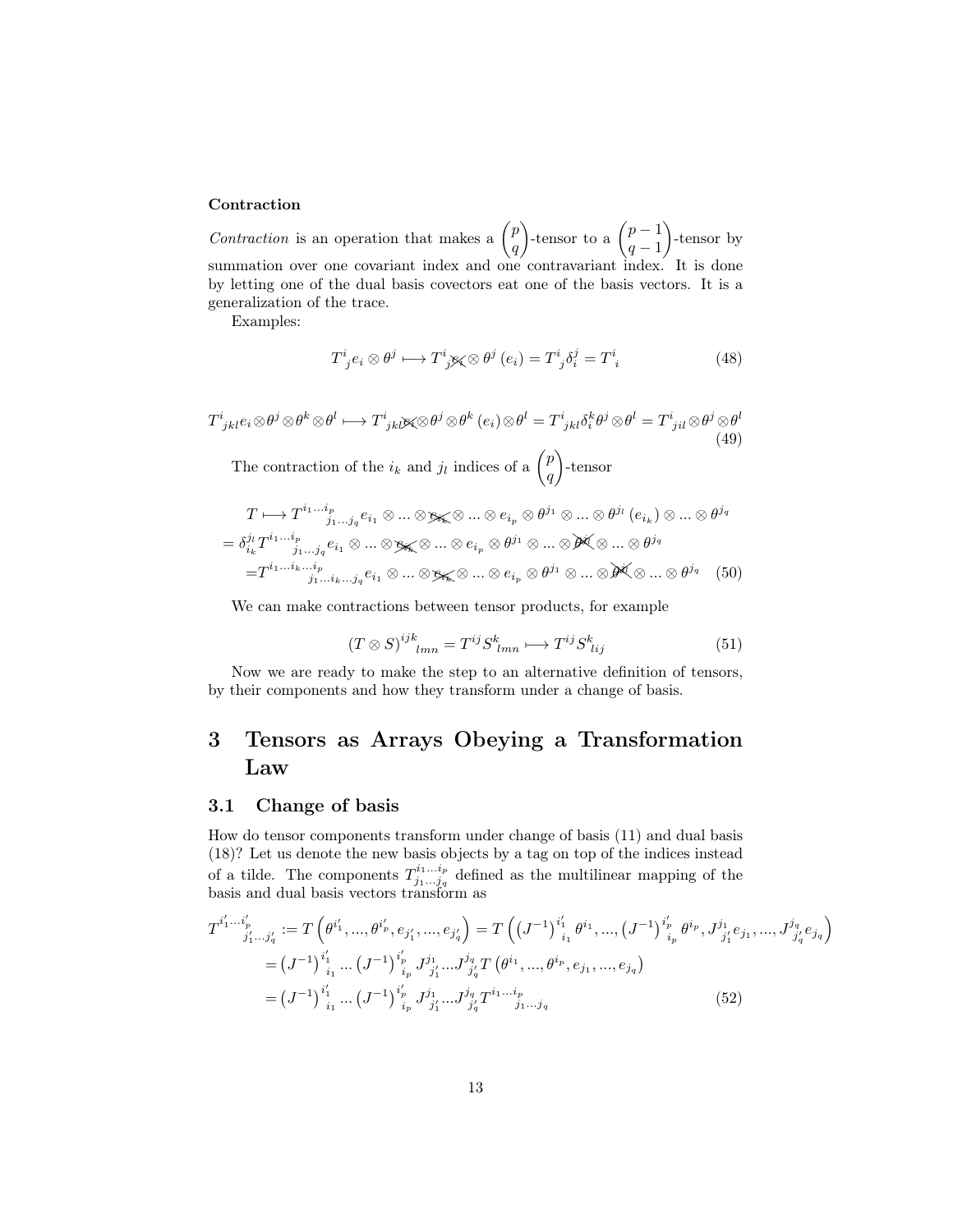This is the most important formula in this paper:

☛

<span id="page-13-0"></span>
$$
T^{i'_1 \cdots i'_p}_{j'_1 \cdots j'_q} = (J^{-1})^{i'_1}_{i_1} \cdots (J^{-1})^{i'_p}_{i_p} J^{j_1}_{j'_1} \cdots J^{j_q}_{j'_q} T^{i_1 \cdots i_p}_{j_1 \cdots j_q}
$$
(53)

 $\sqrt{p}$ q ). -tensor components transformation

 $^{\prime}$ 

 $\searrow$ The multilinearity of the tensor mapping result in a simple transformation law: Each index down transforms as a covector component (covariant) and each index up transforms as a vector component (contravariant) - overall  $p + q$ simultaneous independent transformations.

We can also see it from the definition of  $T^{i_1...i_p}_{i_1...i_p}$  $j_1...j_q$  as the components of T with respect to a tensor basis  $e_{i_1} \otimes ... \otimes e_{i_p} \otimes \theta^{j_1} \otimes ... \otimes \theta^{j_q}$ . We write the tensor T in two tensor bases and compare

$$
T = \left[T^{i'_1 \dots i'_p}_{j'_1 \dots j'_q}\right] e_{i'_1} \otimes \dots \otimes e_{i'_p} \otimes \theta^{j'_1} \otimes \dots \otimes \theta^{j'_q} = T^{i_1 \dots i_p}_{j_1 \dots j_q} e_{i_1} \otimes \dots \otimes e_{i_p} \otimes \theta^{j_1} \otimes \dots \otimes \theta^{j_q}
$$
  
\n
$$
= T^{i_1 \dots i_p}_{j_1 \dots j_q} \left( \left(J^{-1}\right)^{i'_1}_{i_1} e_{i'_1} \right) \otimes \dots \otimes \left( \left(J^{-1}\right)^{i'_p}_{i_p} e_{i'_p} \right) \otimes \left( J^{j_1}_{j'_1} \theta^{j'_1} \right) \otimes \dots \otimes \left( J^{j_q}_{j'_q} \theta^{j'_q} \right)
$$
  
\n
$$
= \left[ \left(J^{-1}\right)^{i'_1}_{i_1} \dots \left(J^{-1}\right)^{i'_p}_{i_p} J^{j_1}_{j'_1} \dots J^{j_q}_{j'_q} T^{i_1 \dots i_p}_{j'_1} \dots j_q \right] e_{i'_1} \otimes \dots \otimes e_{i'_p} \otimes \theta^{j'_1} \otimes \dots \otimes \theta^{j'_q} \tag{54}
$$

Comparing the components in the square brackets yields [\(53\)](#page-13-0). This is exactly how we found the vector components transformation [\(15\)](#page-4-5), only here we transform the tensor basis. The change of basis vectors yields a change in the dual basis, and since their tensor products make the tensor basis, it changes accordingly. The tensor components transform opposite to the tensor basis, just as in any vector space. The key thing here is that the tensor product is distributive, associative, and commutes with scalars, which mimic the multilinearity of tensor maps used in [\(52\)](#page-12-2).

Transformations for specific types of tensors

- A scalar is a  $\begin{pmatrix} 0 \\ 0 \end{pmatrix}$ 0 -tensor and it has one component which is invariant.
- A vector is a  $\begin{pmatrix} 1 \\ 0 \end{pmatrix}$  $\overline{0}$ -tensor and of course, as in [\(14\)](#page-4-1):

$$
v^{i'} = (J^{-1})^{i'}_{i} v^{i}
$$
 (55)

In matrix notation, we would write a matrix  $J^{-1}$  times a column vector v,  $\widetilde{v} = J^{-1}v$ . For each row of the matrix (first index) we multiply and sum all its columns (second index) with the veces components columns (second index) with the vecor components.

• A covector is a 
$$
\binom{0}{1}
$$
-tensor and of course, as in (19):  

$$
\omega_{i'} = J^{i}_{i'} \omega_{i}
$$
(56)

In matrix notation, we would write a row vector  $\omega$  times a matrix J,  $\tilde{\omega} = \omega J$ . For each column of the matrix (second index) we multiply and sum all its rows (first index) with the covecor components.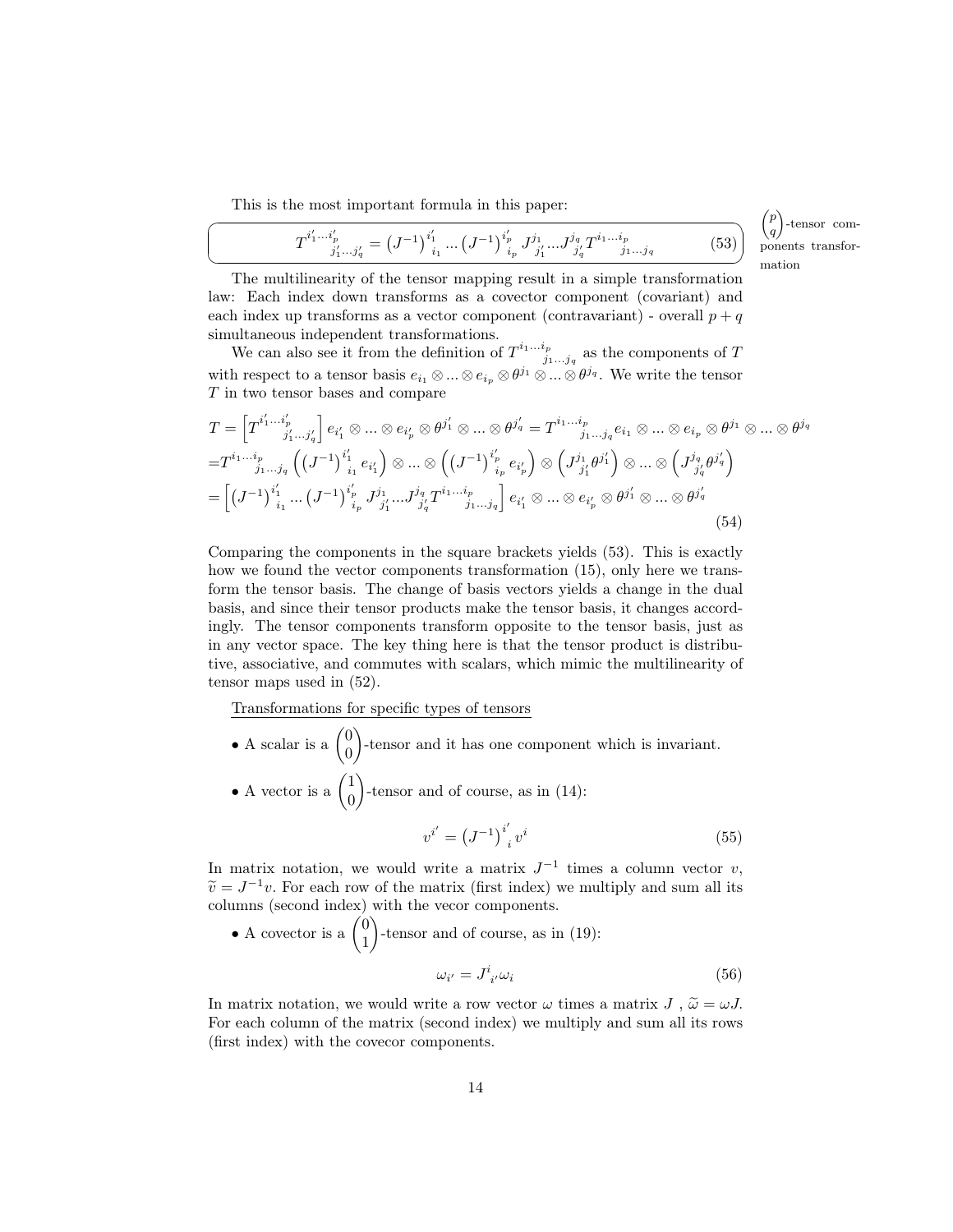• A 
$$
\binom{1}{1}
$$
-tensor:  
\n
$$
T^{i'}_{j'} = (J^{-1})^{i'}_{\ i} J^j_{j'} T^i_{\ j}
$$
\n(57)

The (ij) components of matrix multiplication  $AB$  is  $(AB)^i_{\ j} = A^i_{\ k} B^k_{\ j}$ . So, in order to see clearly how to write this with matrix multiplication rule, we write in the following order  $T^{i'}_{j'} = (J^{-1})^{i'}$  $i_{i}T^{i}_{j}J^{j}_{j}$ . Indeed, a linear operator transforms in matrix notation as  $\tilde{\tau}$ 

$$
\tilde{C} = J^{-1}TJ\tag{58}
$$

• A 
$$
\binom{0}{2}
$$
-tensor:  

$$
T_{i'j'} = J^i_{i'} J^j_{j'} T_{ij}
$$
(59)

The summation over the *i* index in  $J^i_{i'}T_{ij}$  is row-row summation, and not column-row summation as in matrix multiplication algorithm. A matrix transpose switches the rows and columns, i.e., it switches the order of indices. Therefore,  $J^i_{i}T_{ij}$  can be written in matrix form matrix as  $J^T T$ . Indeed, a bilinear form transforms in matrix notation as

$$
\widetilde{T} = J^T T J \tag{60}
$$

Notice that the determinant of a  $\begin{pmatrix} 1 \\ 1 \end{pmatrix}$ 1 -tensor is invariant since

$$
det(J^{-1}TJ) = det(J^{-1})det(T)det(J) = det(J)^{-1}det(T)det(J) = det(T) \quad (61)
$$

while the determinant of a  $\binom{0}{2}$ 2  $\Big)$ -tensor<sup>[10](#page-14-1)</sup> is basis dependent since

$$
det(J^T T J) = det(J^T) det(T) det(J) = det(J) det(T) det(J) = (det J)^2 det(T)
$$
\n(62)

### <span id="page-14-0"></span>3.2 Second Tensor Definition

Up to this point the route we took to present tensors was top down, meaning from the abstract (maps) to the concrete (components). We defined tensors as an abstract ("basis free", "geometrical") objects which as such do not transform under change of basis, rather only their components does in order to accommodate for the basis change. This is also a standard viewpoint we have about abstract vectors.

However, we can take the opposite route - a bottom-up approach. We start by presenting some object with  $p + q$  indices  $T^{i_1...i_p}$  $j_1...j_q$  according to some rule or a formula made from other existing objects. At this point these are not necessarily the components of some abstract tensor. All we have at this point is an array of numbers, with no structure. By structure we mean how it

<span id="page-14-1"></span> $10$ However it is defined...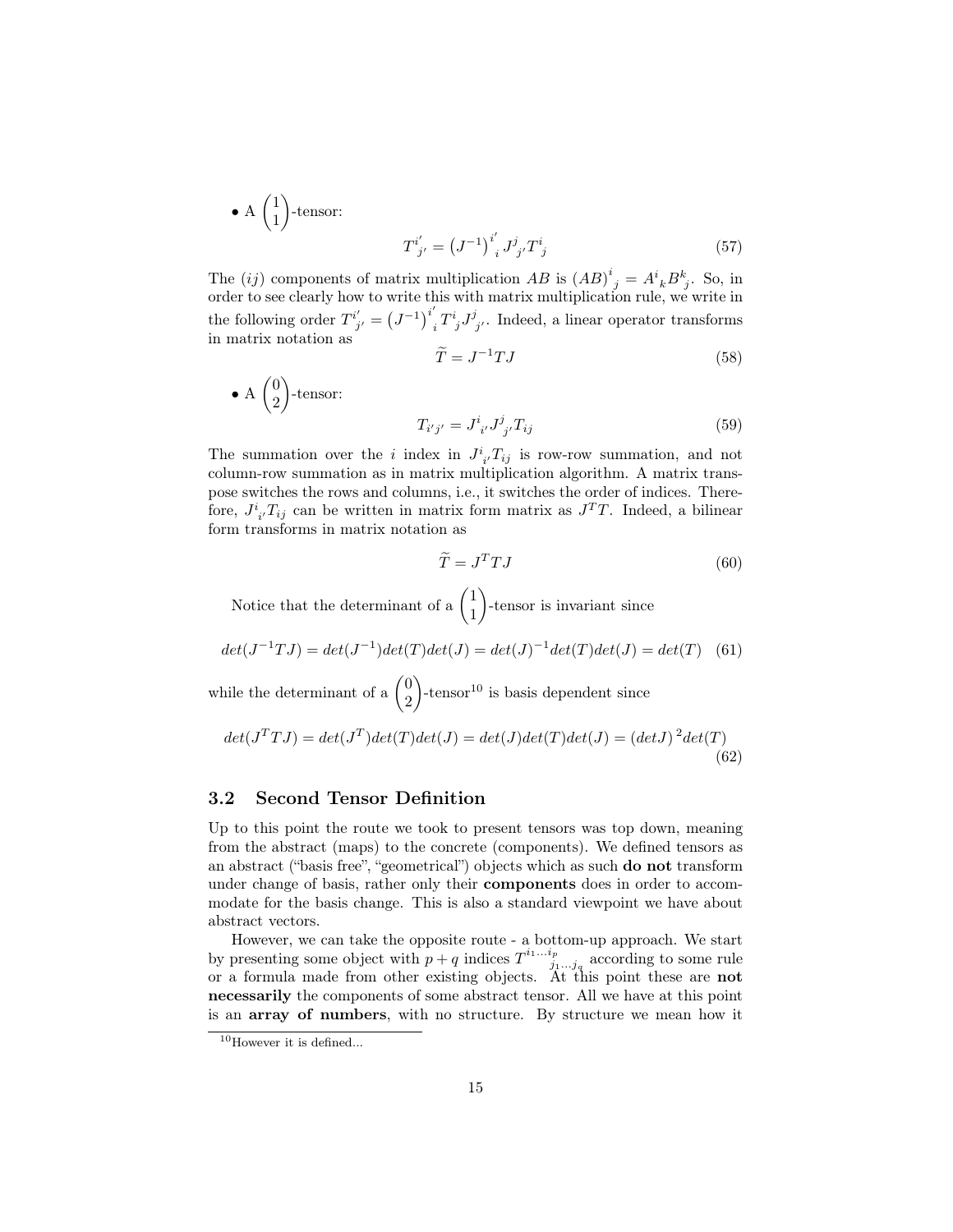transforms when we change a basis. So in order for this array to make sense we need to check how it transforms. For example, we can define a symbol like the Levi-Civita symbol  $\epsilon_{ijk}$  which has the same values in any basis. If we invent an array  $T^{i_1...i_p}$  $j_1^{i_p}$  and it transforms as [\(53\)](#page-13-0), then the  $T^{i_1...i_p}_{j_1...j_q}$  $j_1...j_q$  are components of some abstract  $\binom{p}{p}$ q  $\big)$ -tensor T. Why? Because this transformation rule encodes completely the multilinearity of the abstract tensor as a map. In other words, giving an array and the way it transforms under a change of basis, supplies all the information about the abstract object. If the transformation law is [\(53\)](#page-13-0) then it is components of a tensor which we can construct.

Some important points:

• Terminology -

Up to now we used the term "tensor" in order to refer to the abstract object  $T$  which does not transform, and we used the term "tensor components" to the array  $T^{i_1...i_p}_{i_1...i_p}$  $j_1, \ldots, j_q$ , defined by [\(29\)](#page-8-0). However, in the bottom-up approach we present now, which is usually the starting point in physics textbooks, the term "tensor" refers to the array  $T^{\tilde{i}_1...i_p}_{i_1...i_p}$  $j_1^{t_p}$ , with the **requirement** that it obeys [\(53\)](#page-13-0). In this language, if  $T^{i_1...i_p}_{i_1...i_p}$  $j_1...j_q$  transforms as [\(53\)](#page-13-0) we would say that  $T^{i_1...i_p}_{j_1...j_q}$  $j_1...j_q$ is a tensor", and if it does not then we would say that  $T^{i_1...i_p}_{i_1...i_p}$  $j_1...j_q$  is not a tensor". These two definitions and terminologies are both legitimate and are equivalent. People often say that "a tensor is something that transforms like a tensor", which is of course nonsense, unless you know what they really mean, which is the following second definition of a tensor.

Definition: A tensor of type  $\binom{p}{q}$ q is an assignment of an array  $T^{i_1...i_p}_{i_n}$  $j_1...j_q$  to each basis of a vector space, such that if we apply a change of basis then the array obeys the transformation law [\(53\)](#page-13-0).

• Zero tensor -

The linear nature of the transformation [\(53\)](#page-13-0) yields a crucial advantage to the usage of tensors. If a tensor is zero in one basis, i.e., all its components are zero, then this transformation law says it is zero in any basis. This is just like with the zero vector we know. So we can write equations of tensors in one basis, and they hold (the equal sign remains correct) in any other basis. For example, the equation  $T_{ijk} = M_{ijk}$  is equivalent to  $T_{ijk} - M_{ijk} = 0$ . So the tensor  $F_{ijk} := T_{ijk} - M_{ijk}$  is the zero tensor,  $F_{ijk} = 0$ . We would like to write our physical laws in such a way. In general an array with a different transformation law can be all zero's in one basis and not all zero's in another. The prime example we will meet are the "connection coefficients"  $\Gamma^i_{jk}$ , which obey a somewhat different transformation law. It does not mean they are not components of some abstract well defined geometrical object, it just means that this object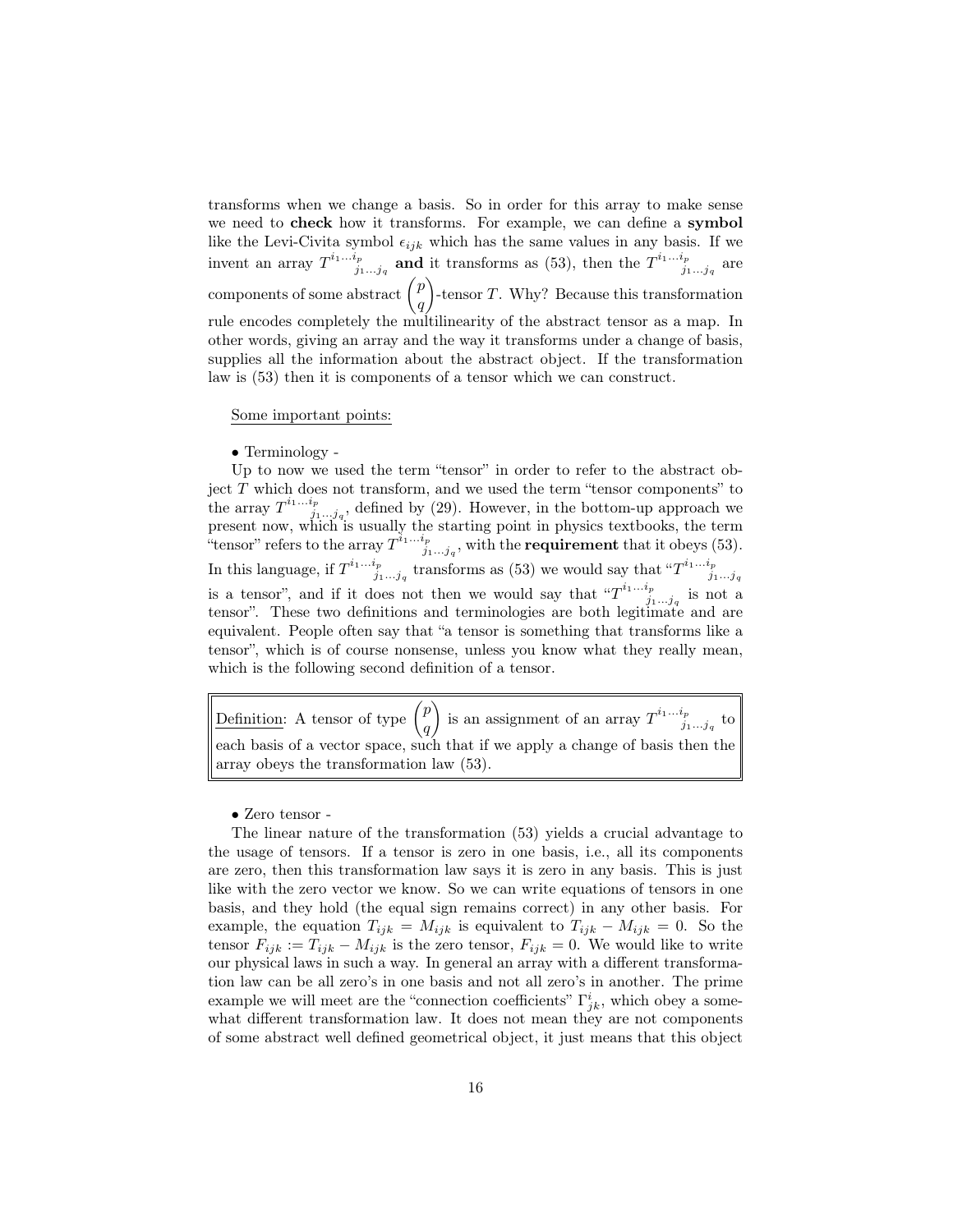is not a tensor - not a multilinear  $\text{map}^{11}$  $\text{map}^{11}$  $\text{map}^{11}$ .

• Restriction of basis transformations-

A general change of basis is made by the action of the J matrix. The only requirement on that matrix is that it must be invertible. In group theory language we say that it is an element of the General Linear group  $J \in GL(n)$ , where  $n = dimV$ . There are circumstances where we may wish to restrict the allowed basis transformations. For example, in an inner product vector space we may want to allow only orthogonal basis transformations, which correspond to rotations and reflections (preserve the inner product), or special orthogonal transformations which correspond only to proper rotations. In these cases we restrict J to be an element of the subgroup  $O(n)$  or  $SO(n)$  respectively. Then, our definition of a tensor is modified such that the transformation law of ten-sors is [\(53\)](#page-13-0) with  $J \in SO(n)$  for example. In this case we would say " $T_{ij}$  is an  $SO(n)$ -tensor". A  $GL(n)$ -tensor is also a tensor with respect to any subgroup of  $GL(n)$ , but an object could be a  $O(n)$ -tensor and not a general tensor. In special relativity we restrict to the restricted Lorentz transformations  $SO^+(3,1)$ which relate different inertial frames, and talk about "Lorentz tensors".

#### <span id="page-16-0"></span>3.3 Canonical Examples

Exercise: Prove that the Kronecker delta symbol is a  $\begin{pmatrix} 1 & 1 \\ 1 & 1 \end{pmatrix}$ 1 -tensor.

The Kronecker delta **symbol**  $\delta_j^i$  is defined as the array

$$
\delta_j^i = \begin{cases} 1 & i = j \\ 0 & otherwise \end{cases}
$$
 (63)

in any basis. Again, the delta symbol is defined to have the same numerical values independnt of the basis, so we need to check if in addition to it being invariant it is also a tensor. In the definition we use here tensors are in general not invariant, they transform as [\(53\)](#page-13-0). In this case we need to prove that

<span id="page-16-2"></span>
$$
\delta_{j'}^{i'} = (J^{-1})_{i}^{i'} J_{j'}^j \delta_j^i
$$
 (64)

hold. Start from the r.h.s

$$
\left(J^{-1}\right)^{i'}_{i} J^{j}_{j'} \delta^{i}_{j} = \left(J^{-1}\right)^{i'}_{i} J^{i}_{j'} = \delta^{i'}_{j'}
$$
\n(65)

Yes, we showed that [\(64\)](#page-16-2) hold for any  $J \in GL(n)$ , so  $\delta_j^i$  is a general tensor. Going back to our first definition of an abstract tensor, we say that of course,  $\delta_j^i$  are the components of a  $\begin{pmatrix} 1 \\ 1 \end{pmatrix}$ 1 -tensor, namely the identity linear operator on

<span id="page-16-1"></span> $^{11}{\rm To}$  make this example precise we need the notion of a tensor field.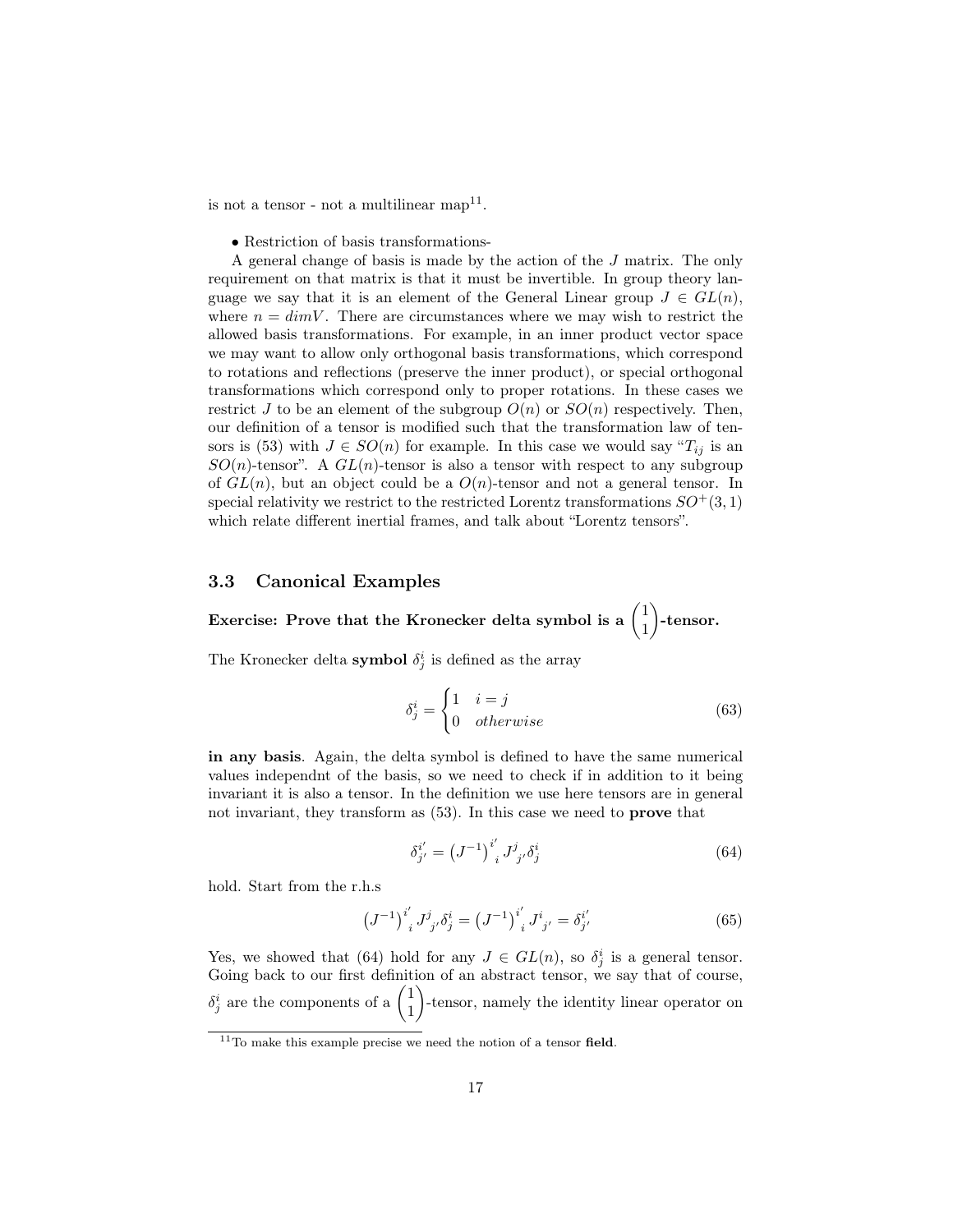V or  $V^*$ . It is the linear map  $id_V: V \to V$  where  $id_V(v) = v<sub>1</sub><sup>12</sup>$  $id_V(v) = v<sub>1</sub><sup>12</sup>$  $id_V(v) = v<sub>1</sub><sup>12</sup>$  and the matrix components of the identity map are  $diag(1, ..., 1)$  with respect to any basis. In fact, this is the only  $\begin{pmatrix} 1 \\ 1 \end{pmatrix}$ 1 -tensor whose components are invariant under any basis transformation<sup>[13](#page-17-1)</sup>. Notice that  $\delta_{ij}$  is a different kind of tensor, or different kind of map.

#### Exercise: Is the Levi-Civita symbol a tensor?

The Levi-Civita symbol is defined as the array

$$
\varepsilon_{a_1 a_2 \dots a_n} = \begin{cases}\n+1 & if (a_1 a_2 \dots a_n) is an even permutation of (123...n) \\
-1 & if (a_1 a_2 \dots a_n) is an odd permutation of (123...n) \\
0 & otherwise\n\end{cases}
$$
\n(66)

in any basis, where  $n = dimV$ . To put in words, for any vector space V, the Levi-Civita symbol has  $dim V$  completely antisymmetric indices. Again, the Levi-Civita symbol is defined to have the same numerical values independent of the basis, so we need to check if in addition for it being invariant if it is also a tensor.

For simplicity we first look at the case of  $n = 2$ , where we can calculate explicitly with matrices. In two dimensions  $\varepsilon_{ij}$  has components

$$
\varepsilon_{ij} = \begin{cases}\n+1 & if \quad (ij) = (12) \\
-1 & if \quad (ij) = (21) \\
0 & otherwise\n\end{cases}
$$
\n(67)

and in matrix form

$$
\begin{pmatrix} \varepsilon_{11} & \varepsilon_{12} \\ \varepsilon_{21} & \varepsilon_{22} \end{pmatrix} = \begin{pmatrix} 0 & 1 \\ -1 & 0 \end{pmatrix}
$$
 (68)

Let us check whether it transforms as a  $\begin{pmatrix} 0 \\ 0 \end{pmatrix}$ 2 )-tensor. In matrix form a  $\begin{pmatrix} 0 \\ 0 \end{pmatrix}$ 2  $\overline{\phantom{a}}$ tensor transformation is  $\tilde{T} = J^T T J$ . Check for  $\varepsilon_{ij}$  and a general matrix  $J =$  $\begin{pmatrix} a & b \\ c & d \end{pmatrix}$  where  $det(J) = ad - bc \neq 0$ .

$$
J^T \varepsilon J = \begin{pmatrix} a & c \\ b & d \end{pmatrix} \begin{pmatrix} 0 & 1 \\ -1 & 0 \end{pmatrix} \begin{pmatrix} a & b \\ c & d \end{pmatrix} = \begin{pmatrix} a & c \\ b & d \end{pmatrix} \begin{pmatrix} c & d \\ -a & -b \end{pmatrix}
$$

$$
= \begin{pmatrix} 0 & ad - bc \\ bc - ad & 0 \end{pmatrix} = det(J) \begin{pmatrix} 0 & 1 \\ -1 & 0 \end{pmatrix} = det(J) \tilde{\varepsilon}
$$
(69)

<span id="page-17-0"></span><sup>12</sup>And the same for the dual space.

<span id="page-17-1"></span><sup>&</sup>lt;sup>13</sup>And the *Generalized Kronecker Delta Symbols* are the only  $\binom{p}{k}$ p -invariant -tensors.